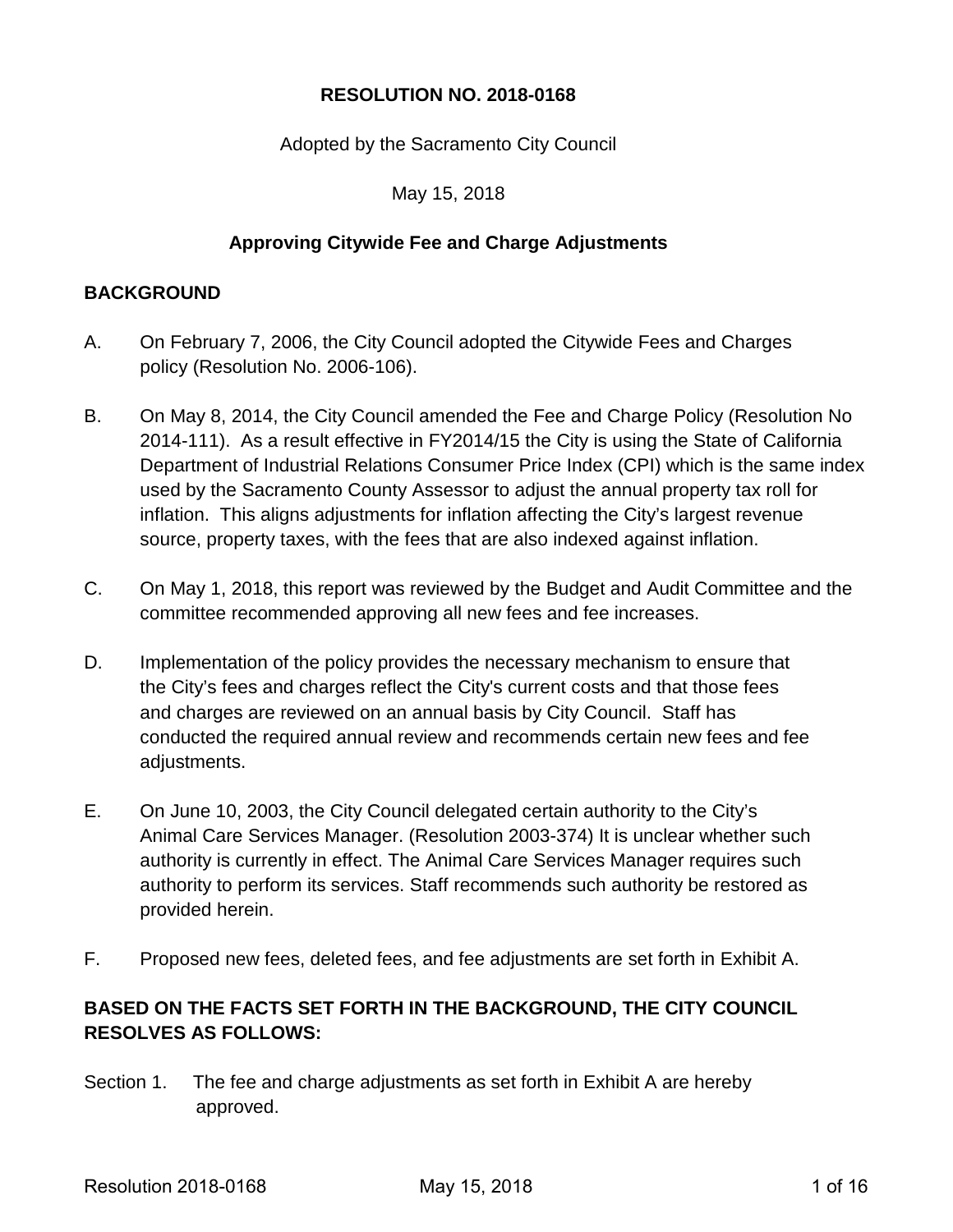- Section 2. Exhibit A is part of the resolution.
- Section 3. Unless and until the rescinded by resolution, the City's Animal Care Services Manager, or designee:
	- A. Has the discretion to determine if a particular fee is applicable;
	- B. May temporarily assign fees for animal care services that are not covered in the annual Fee and Charge Report until they are formally adopted by the City Council within the applicable fiscal year;
	- C. Has the discretion to authorize an alternate payment arrangement, reduce, or waive any fee for an animal care service in full or in part, when the Animal Care Services Manager reasonably determines that such action is in the best interest of the City; and
	- D. May authorize a reduced adoption fee for animals that are elderly, injured, or otherwise physically impaired to the extent that their suitability for adoption is diminished. The reduced fee will be established and set by the Animal Care Services Manager.

#### **Table of Contents:**

Exhibit A – FY2018/19 Adjustments to Fees and Charges

Adopted by the City of Sacramento City Council on May 15, 2018, by the following vote:

| Ayes:    | Members Ashby, Guerra, Hansen, Harris, Jennings and Schenirer |                   |              |
|----------|---------------------------------------------------------------|-------------------|--------------|
| Noes:    | <b>None</b>                                                   |                   |              |
| Abstain: | <b>None</b>                                                   |                   |              |
| Absent:  | Members Carr, Warren and Mayor Steinberg                      |                   |              |
| Attest:  | e-Signed by Mindy Cuppy<br>on 2018-05-23 16:26:41 GMT         | <b>City Clerk</b> | May 23, 2018 |

*The presence of an electronic signature certifies that the foregoing is a true and correct copy as approved by the Sacramento City Council.*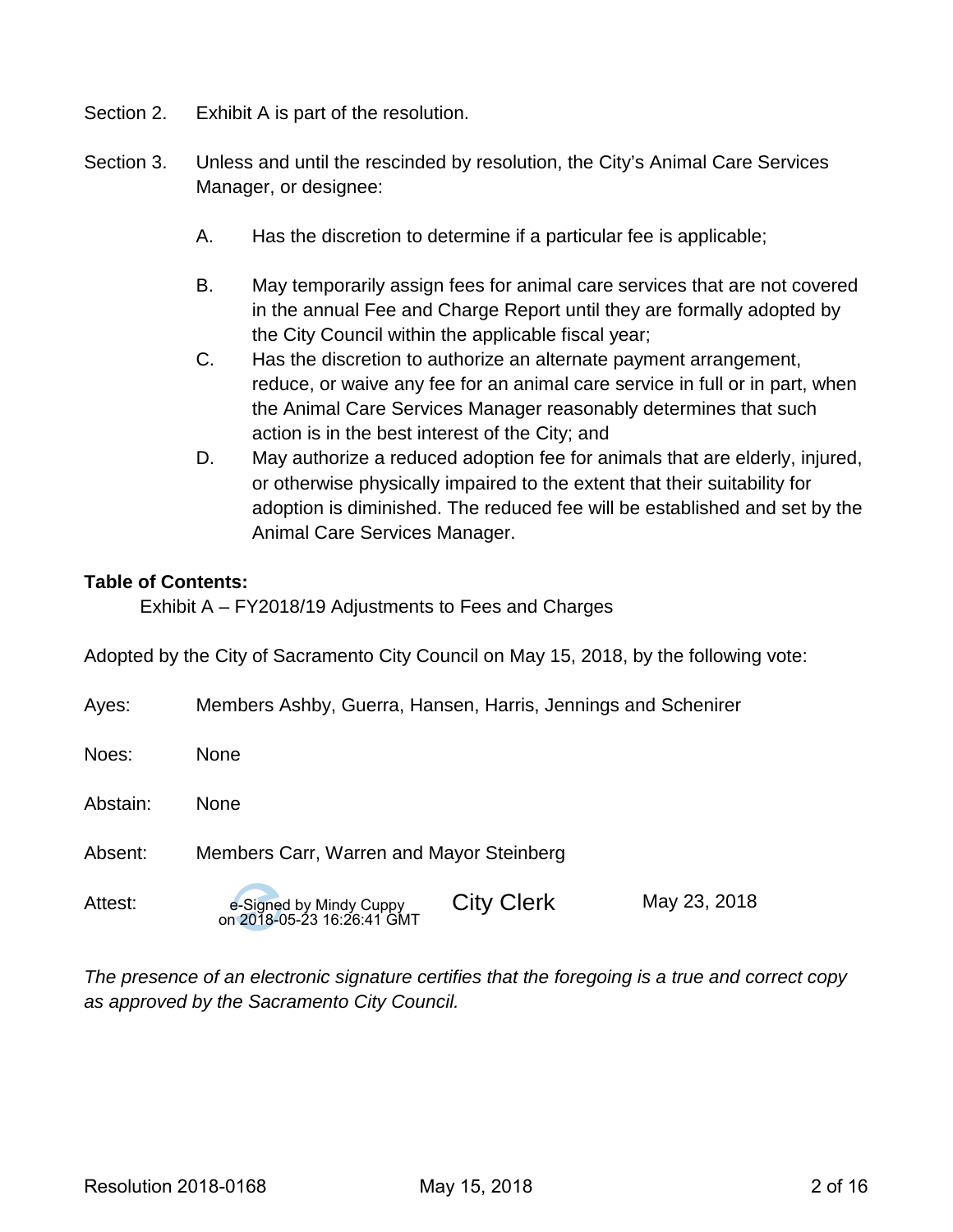# **EXHIBIT A**

| Fee #          | Department                                 | Fund                | <b>Fee Name</b>                                       | Action | <b>Current Fee</b>                     | <b>Proposed Fee</b>                    | <b>Justification</b>                                               | <b>Proposition 26</b>                                                                                              |
|----------------|--------------------------------------------|---------------------|-------------------------------------------------------|--------|----------------------------------------|----------------------------------------|--------------------------------------------------------------------|--------------------------------------------------------------------------------------------------------------------|
|                | Convention and<br><b>Cultural Services</b> | Community<br>Center | Piano, 9' Steinway Grand                              | Modify | \$445.00 per day                       | \$489.00 per day                       | Charge increased by 9.0%, within<br>industry standard cost ranges. | This charge is not a tax under Proposition<br>26, as it falls under Exception 4, use of City<br>property.          |
| 2              | Convention and<br><b>Cultural Services</b> | Community<br>Center | Staging sections (4' x 8') heights 36",<br>48" or 54" | Modify | \$34.00 per section, per day           | \$37.00 per section, per day           | Charge increased by 8.1%, within<br>industry standard cost ranges. | This charge is not a tax under Proposition<br>26, as it falls under Exception 4, use of City<br>property.          |
| 3              | Convention and<br><b>Cultural Services</b> | Community<br>Center | <b>Convention Center Attendant</b>                    | Modify | \$52.00 per hour                       | \$55.00 per hour                       | Charge increased by 5.4%, within<br>industry standard cost ranges. | This charge is not a tax under Proposition<br>26, as it falls under Exception 2,<br>Government Service or Product. |
| $\overline{4}$ | Convention and<br><b>Cultural Services</b> | Community<br>Center | Crowd Control                                         | Modify | \$23.00 per hour<br>(4 hour minimum)   | \$24.00 per hour<br>(4 hour minimum)   | Charge increased by 4.1%, within<br>industry standard cost ranges. | This charge is not a tax under Proposition<br>26, as it falls under Exception 2,<br>Government Service or Product. |
| 5              | Convention and<br><b>Cultural Services</b> | Community<br>Center | <b>Crowd Control Supervisor</b>                       | Modify | \$28.00 per hour<br>(4 hour minimum)   | \$29.00 per hour<br>(4 hour minimum)   | Charge increased by 3.4%, within<br>industry standard cost ranges. | This charge is not a tax under Proposition<br>26, as it falls under Exception 2,<br>Government Service or Product. |
| 6              | Convention and<br><b>Cultural Services</b> | Community<br>Center | <b>Crowd Director</b>                                 | Modify | \$23.00 per hour<br>(4 hour minimum)   | \$24.00 per hour<br>(4 hour minimum)   | Charge increased by 4.1%, within<br>industry standard cost ranges. | This charge is not a tax under Proposition<br>26, as it falls under Exception 2,<br>Government Service or Product. |
| 7              | Convention and<br><b>Cultural Services</b> | Community<br>Center | Door Guard                                            | Modify | \$23.00 per hour<br>(4 hour minimum)   | \$24.00 per hour<br>(4 hour minimum)   | Charge increased by 4.1%, within<br>industry standard cost ranges. | This charge is not a tax under Proposition<br>26, as it falls under Exception 2,<br>Government Service or Product. |
| 8              | Convention and<br><b>Cultural Services</b> | Community<br>Center | Engineer                                              | Modify | \$80.00 per hour                       | \$84.00 per hour                       | Charge increased by 4.7%, within<br>industry standard cost ranges. | This charge is not a tax under Proposition<br>26, as it falls under Exception 2,<br>Government Service or Product. |
| 9              | Convention and<br><b>Cultural Services</b> | Community<br>Center | Fire Watch                                            | Modify | \$51.00 per hour<br>(4 hour minimum)   | \$54.00 per hour<br>(4 hour minimum)   | Charge increased by 5.5%, within<br>industry standard cost ranges. | This charge is not a tax under Proposition<br>26, as it falls under Exception 2,<br>Government Service or Product. |
| 10             | Convention and<br><b>Cultural Services</b> | Community<br>Center | <b>Head Usher</b>                                     | Modify | \$28.00 per hour<br>(4 hour minimum)   | \$29.00 per hour<br>(4 hour minimum)   | Charge increased by 3.4%, within<br>industry standard cost ranges. | This charge is not a tax under Proposition<br>26, as it falls under Exception 2,<br>Government Service or Product. |
| 11             | Convention and<br><b>Cultural Services</b> | Community<br>Center | Liaison                                               | Modify | \$28.00 per hour<br>(4 hour minimum)   | \$29.00 per hour<br>(4 hour minimum)   | Charge increased by 3.4%, within<br>industry standard cost ranges. | This charge is not a tax under Proposition<br>26, as it falls under Exception 2,<br>Government Service or Product. |
| 12             | Convention and<br>Cultural Services        | Community<br>Center | Stagehand                                             | Modify | \$87.00 per hour                       | \$91.00 per hour                       | Charge increased by 4.3%, within<br>industry standard cost ranges. | This charge is not a tax under Proposition<br>26, as it falls under Exception 2,<br>Government Service or Product. |
| 13             | Convention and<br><b>Cultural Services</b> | Community<br>Center | <b>Ticket Taker</b>                                   | Modify | \$23.00 per hour<br>(4 hour minimum)   | \$24.00 per hour<br>(4 hour minimum)   | Charge increased by 4.1%, within<br>industry standard cost ranges. | This charge is not a tax under Proposition<br>26, as it falls under Exception 2,<br>Government Service or Product. |
| 14             | Convention and<br><b>Cultural Services</b> | Community<br>Center | <b>TMP Guard</b>                                      | Modify | \$28.00 per hour<br>(4 hour minimum)   | \$29.00 per hour<br>(4 hour minimum)   | Charge increased by 3.4%, within<br>industry standard cost ranges. | This charge is not a tax under Proposition<br>26, as it falls under Exception 2,<br>Government Service or Product. |
| 15             | Convention and<br><b>Cultural Services</b> | Community<br>Center | <b>TMP Supervisor</b>                                 | Modify | \$35.00 per hour<br>(4 hour minimum)   | \$37.00 per hour<br>(4 hour minimum)   | Charge increased by 5.4%, within<br>industry standard cost ranges. | This charge is not a tax under Proposition<br>26, as it falls under Exception 2,<br>Government Service or Product. |
| 16             | Convention and<br><b>Cultural Services</b> | Community<br>Center | Ushers                                                | Modify | \$23.00 per hour<br>(4 hour minimum)   | \$24.00 per hour<br>(4 hour minimum)   | Charge increased by 4.1%, within<br>industry standard cost ranges. | This charge is not a tax under Proposition<br>26, as it falls under Exception 2,<br>Government Service or Product. |
| 17             | Convention and<br><b>Cultural Services</b> | Community<br>Center | 120 Volt Electrical Outlets                           | Modify | \$73.00 per day<br>20 amps             | \$80.00 per day<br>20 amps             | Charge increased by 8.7%, within<br>industry standard cost ranges. | This charge is not a tax under Proposition<br>26, as it falls under Exception 4, use of City<br>property.          |
| 18             | Convention and<br><b>Cultural Services</b> | Community<br>Center | 208v Single Phase                                     | Modify | \$212.00 per day<br>60 amps or 6 h.p.  | \$233.00 per day<br>60 amps or 6 h.p.  | Charge increased by 9.0%, within<br>industry standard cost ranges. | This charge is not a tax under Proposition<br>26, as it falls under Exception 4, use of City<br>property.          |
| 19             | Convention and<br><b>Cultural Services</b> | Community<br>Center | 208v Single Phase                                     | Modify | \$294.00 per day<br>100 amps or 6 h.p. | \$323.00 per day<br>100 amps or 6 h.p. | Charge increased by 8.9%, within<br>industry standard cost ranges. | This charge is not a tax under Proposition<br>26, as it falls under Exception 4, use of City<br>property.          |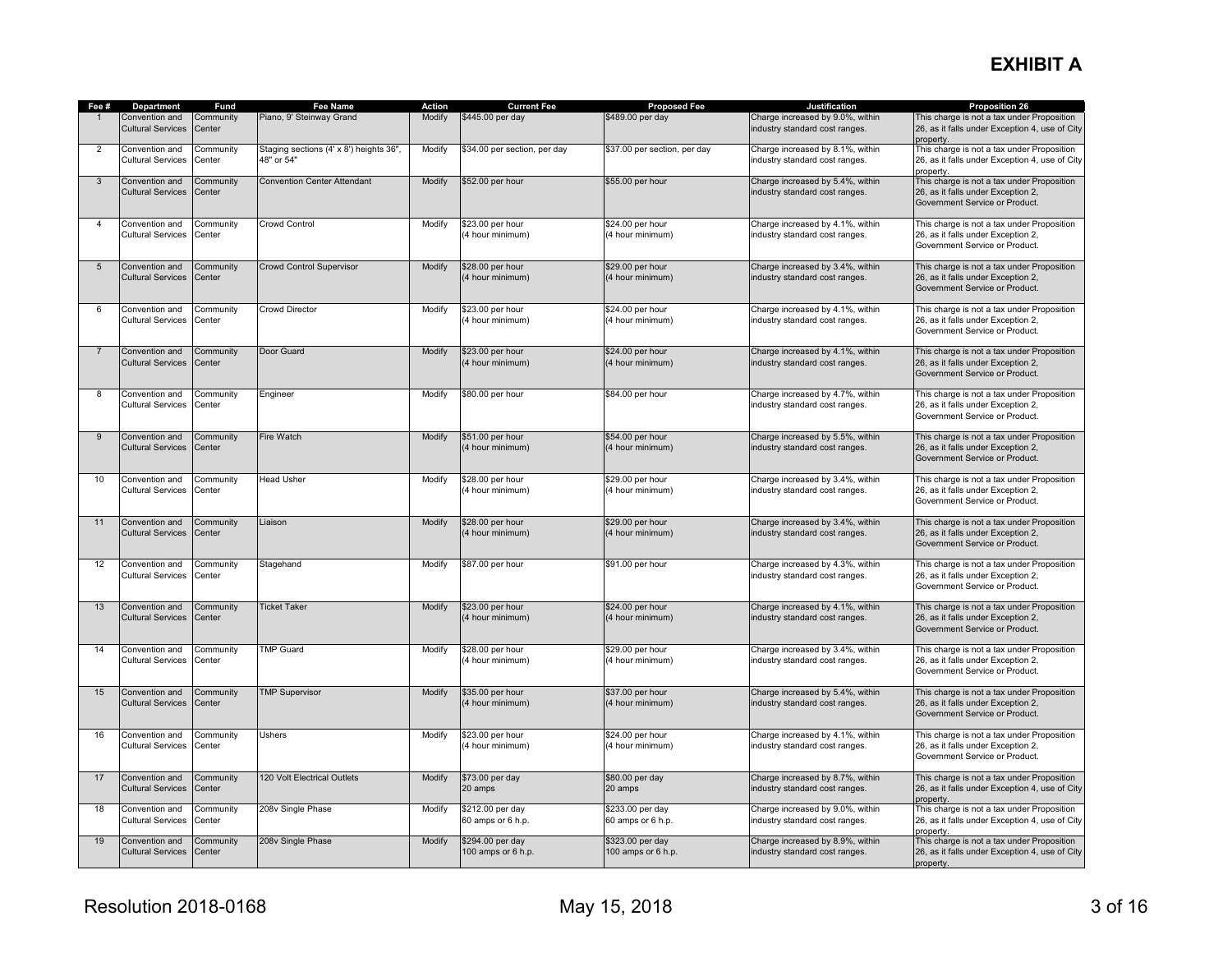| Fee # | Department                                 | Fund                | Fee Name                               | Action | <b>Current Fee</b>                                                                                                                                                                                                                                                                                                                                                                                                                                                                                                                                                                                                                                                                                                                                                                                                                                                                                                                                                                         | <b>Proposed Fee</b>                                                                                                                                                                                                                                                | <b>Justification</b>                                                                                                                            | <b>Proposition 26</b>                                                                                                 |
|-------|--------------------------------------------|---------------------|----------------------------------------|--------|--------------------------------------------------------------------------------------------------------------------------------------------------------------------------------------------------------------------------------------------------------------------------------------------------------------------------------------------------------------------------------------------------------------------------------------------------------------------------------------------------------------------------------------------------------------------------------------------------------------------------------------------------------------------------------------------------------------------------------------------------------------------------------------------------------------------------------------------------------------------------------------------------------------------------------------------------------------------------------------------|--------------------------------------------------------------------------------------------------------------------------------------------------------------------------------------------------------------------------------------------------------------------|-------------------------------------------------------------------------------------------------------------------------------------------------|-----------------------------------------------------------------------------------------------------------------------|
| 20    | Convention and<br><b>Cultural Services</b> | Community<br>Center | 208v Single Phase                      | Modify | \$497.00 per day<br>200 amps or 6 h.p.                                                                                                                                                                                                                                                                                                                                                                                                                                                                                                                                                                                                                                                                                                                                                                                                                                                                                                                                                     | \$546.00 per day<br>200 amps or 6 h.p.                                                                                                                                                                                                                             | Charge increased by 8.9%, within<br>industry standard cost ranges.                                                                              | This charge is not a tax under Proposition<br>26, as it falls under Exception 4, use of City                          |
| 21    | Convention and<br><b>Cultural Services</b> | Community<br>Center | 208v Single Phase                      | Modify | \$946.00 per day<br>400 amps or 6 h.p.                                                                                                                                                                                                                                                                                                                                                                                                                                                                                                                                                                                                                                                                                                                                                                                                                                                                                                                                                     | \$1,040.00 per day<br>400 amps or 6 h.p.                                                                                                                                                                                                                           | Charge increased by 9.0%, within<br>industry standard cost ranges.                                                                              | property<br>This charge is not a tax under Proposition<br>26, as it falls under Exception 4, use of City<br>property. |
| 22    | Convention and<br><b>Cultural Services</b> | Community<br>Center | 208v Three Phase                       | Modify | \$157.00 per day<br>20 amps or 2 h.p.                                                                                                                                                                                                                                                                                                                                                                                                                                                                                                                                                                                                                                                                                                                                                                                                                                                                                                                                                      | \$172.00 per day<br>20 amps or 2 h.p.                                                                                                                                                                                                                              | Charge increased by 8.7%, within<br>industry standard cost ranges.                                                                              | This charge is not a tax under Proposition<br>26, as it falls under Exception 4, use of City<br>property              |
| 23    | Convention and<br><b>Cultural Services</b> | Community<br>Center | 208v Three Phase                       | Modify | \$182.00 per day<br>30 amps or 3 h.p.                                                                                                                                                                                                                                                                                                                                                                                                                                                                                                                                                                                                                                                                                                                                                                                                                                                                                                                                                      | \$200.00 per day<br>30 amps or 3 h.p.                                                                                                                                                                                                                              | Charge increased by 9.0%, within<br>industry standard cost ranges.                                                                              | This charge is not a tax under Proposition<br>26, as it falls under Exception 4, use of City<br>property.             |
| 24    | Convention and<br><b>Cultural Services</b> | Community<br>Center | 208v Three Phase                       | Modify | \$273.00 per day<br>60 amps or 6 h.p.                                                                                                                                                                                                                                                                                                                                                                                                                                                                                                                                                                                                                                                                                                                                                                                                                                                                                                                                                      | \$300.00 per day<br>60 amps or 6 h.p.                                                                                                                                                                                                                              | Charge increased by 9.0%, within<br>industry standard cost ranges.                                                                              | This charge is not a tax under Proposition<br>26, as it falls under Exception 4, use of City<br>property              |
| 25    | Convention and<br><b>Cultural Services</b> | Community<br>Center | 208v Three Phase                       | Modify | \$400.00 per day<br>100 amps or 6 h.p.                                                                                                                                                                                                                                                                                                                                                                                                                                                                                                                                                                                                                                                                                                                                                                                                                                                                                                                                                     | \$440.00 per day<br>100 amps or 6 h.p.                                                                                                                                                                                                                             | Charge increased by 9.0%, within<br>industry standard cost ranges.                                                                              | This charge is not a tax under Proposition<br>26, as it falls under Exception 4, use of City<br>property              |
| 26    | Convention and<br><b>Cultural Services</b> | Community<br>Center | 208v Three Phase                       | Modify | \$734.00 per day<br>200 amps or 6 h.p.                                                                                                                                                                                                                                                                                                                                                                                                                                                                                                                                                                                                                                                                                                                                                                                                                                                                                                                                                     | \$807.00 per day<br>200 amps or 6 h.p.                                                                                                                                                                                                                             | Charge increased by 9.0%, within<br>industry standard cost ranges.                                                                              | This charge is not a tax under Proposition<br>26, as it falls under Exception 4, use of City<br>property.             |
| 27    | Convention and<br><b>Cultural Services</b> | Community<br>Center | 208v Three Phase                       | Modify | \$1,176.00 per day<br>400 amps or 6 h.p.                                                                                                                                                                                                                                                                                                                                                                                                                                                                                                                                                                                                                                                                                                                                                                                                                                                                                                                                                   | \$1,293.00 per day<br>400 amps or 6 h.p.                                                                                                                                                                                                                           | Charge increased by 9.0%, within<br>industry standard cost ranges.                                                                              | This charge is not a tax under Proposition<br>26, as it falls under Exception 4, use of City<br>property.             |
| 28    | Convention and<br><b>Cultural Services</b> | Community<br>Center | 208v Three Phase                       | Modify | \$1,758.00 per day<br>600 amps or 6 h.p.                                                                                                                                                                                                                                                                                                                                                                                                                                                                                                                                                                                                                                                                                                                                                                                                                                                                                                                                                   | \$1,933.00 per day<br>600 amps or 6 h.p.                                                                                                                                                                                                                           | Charge increased by 9.0%, within<br>industry standard cost ranges.                                                                              | This charge is not a tax under Proposition<br>26, as it falls under Exception 4, use of City<br>property              |
| 29    | Convention and<br><b>Cultural Services</b> | Community<br>Center | 480v Three Phase                       | Modify | \$642.00 per day<br>100 amps                                                                                                                                                                                                                                                                                                                                                                                                                                                                                                                                                                                                                                                                                                                                                                                                                                                                                                                                                               | \$706.00 per day<br>100 amps                                                                                                                                                                                                                                       | Charge increased by 9.0%, within<br>industry standard cost ranges.                                                                              | This charge is not a tax under Proposition<br>26, as it falls under Exception 4, use of City<br>property.             |
| 30-49 | Convention and<br><b>Cultural Services</b> | Community<br>Center | Trade-Show Electrical Rates            | Modify | <b>Fee Name</b><br>120 Volt Electrical Outlet<br>\$27.00<br>0-500 watts (5 amps<br>\$30.75<br>501-1000 watts (10 amps<br>\$36.2<br>1001-1500 watts (15 amps<br>1501-2000 watts (20 amps<br>\$40.75<br>208v Single Phase<br>\$44.50<br>10 amps or 1/2 h.p<br>15 amps or 1 h.p.<br>\$55.00<br>20 amps or 2 h.p<br>\$69.25<br>\$83.75<br>30 amps or 3 h.p<br>40 amps or 5 h.p<br>\$94.50<br>50 amps or 6 h.p<br>\$108.50<br>*Above 60 amps based on<br>25% as per quote by<br>Decorato<br>208v Three Phase<br>\$61.25<br>10 amps or 1/2 h.p<br>15 amps or 1 h.p.<br>\$72.25<br>20 amps or 2 h.p<br>\$95.25<br>\$108.75<br>30 amps or 3 h.p<br>\$127.00<br>40 amps or 5 h.p<br>50 amps or 6 h.p<br>\$147.25<br>*Above 60 amps based on<br>25% as per quote by<br>Decorato<br><b>480v Three Phase</b><br>\$232.5<br>20 amps or 2 h.p<br>\$267.7<br>30 amps or 3 h.p<br>40 amps or 5 h.p<br>\$288.7<br>\$316.5<br>50 amps or 6 h.p<br>*Above 60 amps based on<br>25% as per quote by<br>Decorato | <b>Current Fee Proposed Fee</b><br>\$29.50<br>\$33.75<br>\$39.7<br>\$44.7<br>\$48.75<br>\$60.50<br>\$76.00<br>\$92.00<br>\$103.75<br>\$119.25<br>\$67.25<br>\$79.29<br>\$104.75<br>\$119.5<br>\$139.50<br>\$161.75<br>\$255.75<br>\$294.50<br>\$317.50<br>\$348.00 | Charges increase by approx. 9.0%, within<br>industry standard cost ranges.                                                                      | This charge is not a tax under Proposition<br>26, as it falls under Exception 4, use of City<br>property.             |
| 50    | Convention and<br><b>Cultural Services</b> | Community<br>Center | <b>Convention Center Meeting Rooms</b> | Modify | \$1,880.00 per day                                                                                                                                                                                                                                                                                                                                                                                                                                                                                                                                                                                                                                                                                                                                                                                                                                                                                                                                                                         | room. General Manager may<br>increase the fee, not to exceed a<br>10% average annual increase. The<br>Fee and Charge report shall be<br>updated no less frequently than<br>every 5 years to reflect any annual<br>increases.                                       | \$0.31-\$1.05 per sq ft, depending on Updating fees to 2019 rates. Amending<br>text to include 10% fee increase authority<br>per Reso 2003-378. | This charge is not a tax under Proposition<br>26, as it falls under Exception 4, use of City<br>Property.             |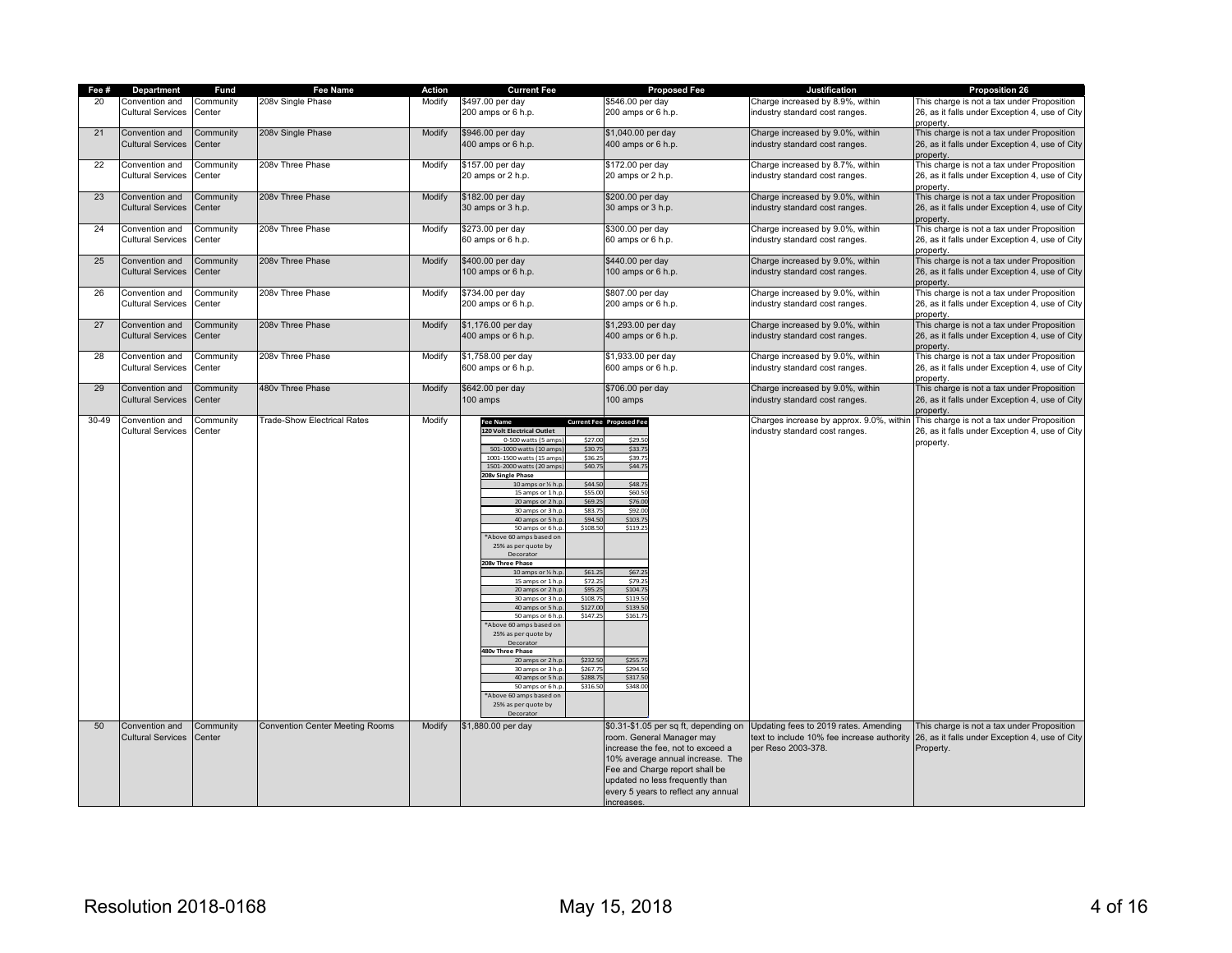| Fee # | Department                                 | Fund                   | Fee Name                                                                                      | Action  | <b>Current Fee</b>                                                                                                                                                                                                                                                    | <b>Proposed Fee</b>                                                                                                                                                                                                                                                                                                         | Justification                                                                                                                                                                                                                                                                                                        | <b>Proposition 26</b>                                                                                                                                                                                                                                                                                                                                                                             |
|-------|--------------------------------------------|------------------------|-----------------------------------------------------------------------------------------------|---------|-----------------------------------------------------------------------------------------------------------------------------------------------------------------------------------------------------------------------------------------------------------------------|-----------------------------------------------------------------------------------------------------------------------------------------------------------------------------------------------------------------------------------------------------------------------------------------------------------------------------|----------------------------------------------------------------------------------------------------------------------------------------------------------------------------------------------------------------------------------------------------------------------------------------------------------------------|---------------------------------------------------------------------------------------------------------------------------------------------------------------------------------------------------------------------------------------------------------------------------------------------------------------------------------------------------------------------------------------------------|
|       | Convention and<br><b>Cultural Services</b> | Community<br>Center    | <b>Convention Center Ballroom</b>                                                             | Modify  | \$5,140.00 per day                                                                                                                                                                                                                                                    | may increase the fee, not to exceed per Reso 2003-378.<br>a 10% average annual increase.<br>The Fee and Charge report shall be<br>updated no less frequently than<br>every 5 years to reflect any annual<br>increases                                                                                                       | \$0.34-\$0.45 per sq ft, depending on Updating fees to 2019 rates. Amending<br>Ballroom sections. General Manager text to include 10% fee increase authority                                                                                                                                                         | This charge is not a tax under Proposition<br>26, as it falls under Exception 4, use of City<br>Property.                                                                                                                                                                                                                                                                                         |
| 52    | Convention and<br><b>Cultural Services</b> | Community<br>Center    | <b>Convention Center Exhibit Hall Space</b>                                                   | Modify  | \$0.27 per sq ft.                                                                                                                                                                                                                                                     | \$0.16-\$0.20 per sq ft, depending on<br>Exhibit Hall. General Manager may<br>increase the fee, not to exceed a<br>10% average annual increase. The<br>Fee and Charge report shall be<br>updated no less frequently than<br>every 5 years to reflect any annual<br>increases                                                | Jpdating fees to 2019 rates. Amending<br>per Reso 2003-378.                                                                                                                                                                                                                                                          | This charge is not a tax under Proposition<br>text to include 10% fee increase authority 26, as it falls under Exception 4, use of City<br>Property.                                                                                                                                                                                                                                              |
| 53    | Convention and<br><b>Cultural Services</b> | Community<br>Center    | Convention Center Lobby Space                                                                 | Modify  | North Lobby - \$980.00 per day<br>West Lobby - \$835.00 per day<br>East Lobby - \$1,230.00 per day                                                                                                                                                                    | North Lobby - \$1,030.00 per day<br>West Lobby - \$875.00 per day<br>East Lobby - \$1,290.00 per day<br>General Manager may increase the<br>fee, not to exceed a 10% average<br>annual increase. The Fee and<br>Charge report shall be updated no<br>less frequently than every 5 years to<br>reflect any annual increases. | Updating fees to 2019 rates. Amending<br>per Reso 2003-378.                                                                                                                                                                                                                                                          | This charge is not a tax under Proposition<br>text to include 10% fee increase authority 26, as it falls under Exception 4, use of City<br>Property.                                                                                                                                                                                                                                              |
| 54    | Convention and<br><b>Cultural Services</b> | Community<br>Center    | Convention Center VIP Lounge                                                                  | Modify  | \$510.00 per day                                                                                                                                                                                                                                                      | \$535.00 per day - General Manager<br>may increase the fee, not to exceed<br>a 10% average annual increase.<br>The Fee and Charge report shall be<br>updated no less frequently than<br>every 5 years to reflect any annual<br>increases.                                                                                   | Updating fees to 2019 rates. Amending<br>text to include 10% fee increase authority<br>per Reso 2003-378.                                                                                                                                                                                                            | This charge is not a tax under Proposition<br>26, as it falls under Exception 4, use of City<br>Property.                                                                                                                                                                                                                                                                                         |
| 55    | Convention and<br><b>Cultural Services</b> | Community<br>Center    | Convention Center Activity Building                                                           | Modify  | \$5,605.00 per day                                                                                                                                                                                                                                                    | \$5,885.00 per day - General<br>Manager may increase the fee, not<br>to exceed a 10% average annual<br>increase. The Fee and Charge<br>report shall be updated no less<br>frequently than every 5 years to<br>reflect any annual increases.                                                                                 | Updating fees to 2019 rates. Amending<br>text to include 10% fee increase authority<br>per Reso 2003-378.                                                                                                                                                                                                            | This charge is not a tax under Proposition<br>26, as it falls under Exception 4, use of City<br>Property.                                                                                                                                                                                                                                                                                         |
| 56    | Convention and<br><b>Cultural Services</b> | Community<br>Center    | Fee Reduction - Convention Center,<br>Memorial Auditorium, Community<br><b>Center Theater</b> | Modify  | N/A                                                                                                                                                                                                                                                                   | General Manager may reduce fees<br>in an amount not to exceed \$25,000<br>per event for non-revenue<br>generating events.                                                                                                                                                                                                   | Council authority for reduction in fees at<br>Memorial Auditorium was approved in<br>Reso 96-604. This expands the fee<br>reduction to all Convention Center<br>Complex facilities (Memorial Auditorium,<br>Community Center Theater, and<br>Convention Center) and sets a reduction<br>limit of \$25,000 per event. | This charge is not a tax under Proposition<br>26, as it falls under Exception 4, use of City<br>Property.                                                                                                                                                                                                                                                                                         |
| 57    | Finance                                    | Private<br>Development | Unanimous Approval Annexation<br><b>Application Fee</b>                                       | Modify  | \$1,250 for first two (2) family<br>residential lots or multi-<br>family/condo/townhouse units and<br>\$15 for each additional single family<br>residential lot or multi-<br>family/condo/townhouse unit, not to<br>exceed \$7,500 for each annexation<br>application | \$1,250 per annexation application                                                                                                                                                                                                                                                                                          | The ability to group multiple applications<br>to an annexation reduces the impact of<br>maps and documents, making the<br>additional per unit fee unnecessary.                                                                                                                                                       | This charge is not a tax under Proposition<br>26, as it falls under Exception 2, a fee for<br>the number of units on preparing required government services. This fee recoups the<br>City's reasonable costs of facilitating the<br>annexation of a project to a community<br>facility district. No waivers are provided,<br>and costs are allocated equally to anyone<br>receiving this service. |
| 58    | Finance                                    | General                | Taxi Driver Renewal Fee                                                                       | Modify  | \$145.00                                                                                                                                                                                                                                                              | \$115.00                                                                                                                                                                                                                                                                                                                    | The fee decrease of \$30 is a result of<br>removing the cost of the taxi knowledge<br>test to be charged separately.                                                                                                                                                                                                 | This charge is not a tax under Proposition<br>26, as it falls under Exception 3, a charge<br>imposed for the reasonable regulatory cost<br>for issuing a permit.                                                                                                                                                                                                                                  |
| 59    | Finance                                    | General                | Taxi Knowledge Test Fee                                                                       | New Fee | \$0.00                                                                                                                                                                                                                                                                | \$31.00                                                                                                                                                                                                                                                                                                                     | Removed the cost of the test from the<br>cost of the permit renewal because the<br>test is only taken for the first four years.                                                                                                                                                                                      | This charge is not a tax under Proposition<br>26, as it falls under Exception 3, a charge<br>imposed for the reasonable regulatory cost<br>for issuing a permit.                                                                                                                                                                                                                                  |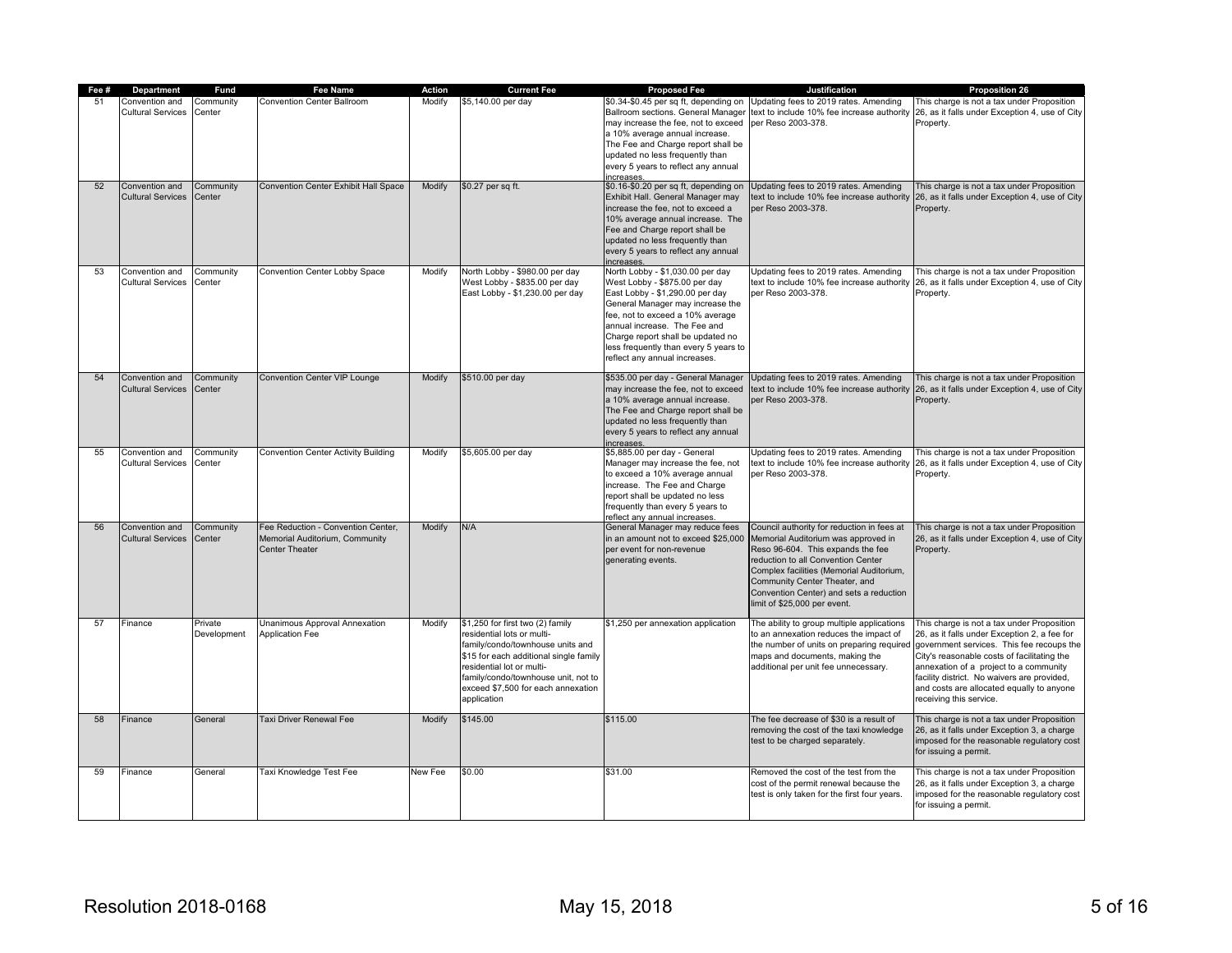| Fee # | Department          | <b>Fund</b> | Fee Name                               | Action                | <b>Current Fee</b>                                                             | <b>Proposed Fee</b>                                                  | <b>Justification</b>                         | Proposition 26                               |
|-------|---------------------|-------------|----------------------------------------|-----------------------|--------------------------------------------------------------------------------|----------------------------------------------------------------------|----------------------------------------------|----------------------------------------------|
| 60    | Office of the City  | General     | Subpoena Fee - Witness Fee for         | Modification \$275.00 |                                                                                | \$275.00                                                             | This fee is being established in the         | This charge is not a tax under Proposition   |
|       | Clerk               |             | <b>Personal Appearance</b>             |                       |                                                                                |                                                                      | Clerk's Office per CA Government Code        | 26, as it falls under Exception 2, a fee for |
|       |                     |             |                                        |                       |                                                                                |                                                                      | Section 68097.2. All other subpoena          | government services.                         |
|       |                     |             |                                        |                       |                                                                                |                                                                      | appearance fees in the City Fee              |                                              |
|       |                     |             |                                        |                       |                                                                                |                                                                      | Schedule will become inactive as of          |                                              |
|       |                     |             |                                        |                       |                                                                                |                                                                      | 7/1/18                                       |                                              |
| 61-96 | <b>Public Works</b> | Solid Waste | Hazardous Material Disposal Rates      | Modify                |                                                                                |                                                                      | The fees listed cover the labor and          | This charge is not a tax under Proposition   |
|       |                     |             | FY2018/19                              |                       | Material<br>5 gal. Propane Tank                                                | Unit<br><b>Current Fee Proposed Fee</b><br>each<br>\$20.34<br>Remove | disposal cost associated with each           | 26, as it falls under Exception 2, a fee for |
|       |                     |             |                                        |                       | 7 gal. Propane Tank                                                            | \$28.25<br>Remove<br>each                                            | specific type of hazardous waste,            | government services. Each fee is a charge    |
|       |                     |             |                                        |                       | Propane Tanks                                                                  | pound<br><b>N/A</b><br>\$1.12                                        | including transportation to the final        | imposed for a specific government service    |
|       |                     |             |                                        |                       | Acid Liquids/Solids (by gal.)<br>Acid Liquids/Solids (by lb.)                  | \$11.73<br>\$13.47<br>gallon<br>\$1.38<br>\$1.59<br>pound            | disposal or recycling facility. Each type of | or product provided directly to the payer    |
|       |                     |             |                                        |                       | erosols                                                                        | \$2.18<br>\$1,93<br>pound                                            | hazardous material must be disposed of       | that is not provided to those not charged,   |
|       |                     |             |                                        |                       | Alkaline Batteries or batteries that are not segregated<br>Antifreeze          | \$1.17<br>\$1.18<br>pound<br>\$3.42                                  | or diverted using a specific process         | and which does not exceed the reasonable     |
|       |                     |             |                                        |                       | Antifreeze                                                                     | \$3.15<br>gallon<br>\$0.37<br>pound<br><b>N/A</b>                    | mandated by the State of California to       | costs to the local government of providing   |
|       |                     |             |                                        |                       | Base Liquids/Solids (by gal.)                                                  | \$10.12<br>\$10.03<br>gallon                                         | prevent damage to the environment and        | the service or product.                      |
|       |                     |             |                                        |                       | Base Liquids/Solids (by lb.)<br><b>Broken Fluorescent Lights</b>               | pound<br>\$1.19<br>\$1.18<br>\$1.53<br>\$1.52<br>pound               | minimize the amount of waste going to        |                                              |
|       |                     |             |                                        |                       | <b>Car Batteries</b>                                                           | \$0.37<br>\$0.38<br>pound                                            | landfills.                                   |                                              |
|       |                     |             |                                        |                       | Compressor Oil                                                                 | \$8.65<br>gallon<br>\$7.65                                           |                                              |                                              |
|       |                     |             |                                        |                       | Compressor Oil<br>Cooking Oil                                                  | N/A<br>\$102<br>pound<br>gallon<br>\$2.66<br>\$3.15                  |                                              |                                              |
|       |                     |             |                                        |                       | Cooking Oil                                                                    | \$0.37<br><b>N/A</b><br>pound                                        |                                              |                                              |
|       |                     |             |                                        |                       | Fire Extinguisher                                                              | \$138<br>pound<br>\$1.37                                             |                                              |                                              |
|       |                     |             |                                        |                       | Flammable Liquids (for consolidation)<br>Flammable Liquids (for consolidation) | gallon<br>\$10.29<br>\$5.75<br>\$0.68<br><b>N/A</b><br>nound         |                                              |                                              |
|       |                     |             |                                        |                       | Flammable Liquids/Solids (for lab pack) (by gal.                               | \$5.87<br>\$10.21<br>gallon                                          |                                              |                                              |
|       |                     |             |                                        |                       | lammable Liquids/Solids (for lab pack) (by lb.)                                | \$0.69<br>\$1.21<br>pound                                            |                                              |                                              |
|       |                     |             |                                        |                       | <b>Flares</b><br>HID / Mercury / Metal Halide                                  | \$2.87<br>pound<br>\$2.88<br>each<br>\$1.13<br>\$1.30                |                                              |                                              |
|       |                     |             |                                        |                       | Latex Paint (Paint Care eligible)                                              | \$0.37<br><b>N/A</b><br>pound                                        |                                              |                                              |
|       |                     |             |                                        |                       | Motor Oil - Uncontaminated                                                     | gallon<br><b>\$2.85</b><br>\$3.15                                    |                                              |                                              |
|       |                     |             |                                        |                       | Motor Oil - Uncontaminated<br>Non-PCB Canacitors/Ballasts                      | <b>N/A</b><br>\$0.37<br>pound<br>pound<br>\$1.03<br>\$102            |                                              |                                              |
|       |                     |             |                                        |                       | Non-RCRA Liquids/Solids (by lb.)                                               | \$1.29<br>pound<br>\$1.11                                            |                                              |                                              |
|       |                     |             |                                        |                       | Non-RCRA Liquids/Solids (by gal.)                                              | \$8.65<br><b>N/A</b><br>gallon                                       |                                              |                                              |
|       |                     |             |                                        |                       | Oil Base Paint (Paint Care Eligible)<br>Oil Base Paint (Paint Care Eligible)   | gallon<br>\$3.80<br>\$3.15<br><b>N/A</b><br>\$0.37<br>pound          |                                              |                                              |
|       |                     |             |                                        |                       | Oil Base Paint (Not Paint Care Eligible)                                       | <b>N/A</b><br>\$0.94<br>pound                                        |                                              |                                              |
|       |                     |             |                                        |                       | Oil Base Paint (Not Paint Care Eligible)<br>Oil Filters                        | <b>N/A</b><br>\$8.88<br>gallon<br>\$0.37<br>\$0.38<br>pound          |                                              |                                              |
|       |                     |             |                                        |                       | Organic Perioxides                                                             | <b>N/A</b><br>\$34.37<br>pound                                       |                                              |                                              |
|       |                     |             |                                        |                       | Oxidizing Liquids/Solids (by gal.)                                             | \$20.74<br>\$20.62<br>gallon                                         |                                              |                                              |
|       |                     |             |                                        |                       | Oxidizing Liquids/Solids (by lb.)<br><b>PCB Capacitors/Ballasts</b>            | pound<br>\$2.44<br>\$2.43<br>\$1.17<br>pound<br>\$1.18               |                                              |                                              |
|       |                     |             |                                        |                       | Pint Propane Tanks                                                             | \$1.13<br>Remove<br>each                                             |                                              |                                              |
|       |                     |             |                                        |                       | Rechargeable Batteries                                                         | \$0.38<br>\$0.37<br>pound                                            |                                              |                                              |
|       |                     |             |                                        |                       | Sharps<br>Spontaneous Combustable                                              | \$2.88<br>\$2.87<br>pound<br>\$20.37<br>pound<br>N/A                 |                                              |                                              |
|       |                     |             |                                        |                       | Toxic Liquids/Solids (by gal.)                                                 | \$12.50<br>\$12.58<br>gallon                                         |                                              |                                              |
|       |                     |             |                                        |                       | Toxic Liquids/Solids (by lb.)                                                  | \$1.42<br>pound<br>\$1.41                                            |                                              |                                              |
|       |                     |             |                                        |                       | <b>Water Reactive</b>                                                          | \$34.38<br>\$17.37<br>pound                                          |                                              |                                              |
| 97    | <b>Public Works</b> | Parking     | Miller Regional Park Lot #1- Flat Rate | New Fee               | N/A                                                                            | Max \$10                                                             | Res. 2017-0475                               | This charge is not a tax under Proposition   |
|       |                     |             | per Day                                |                       |                                                                                |                                                                      |                                              | 26, as it falls under Exception 2, a fee for |
|       |                     |             |                                        |                       |                                                                                |                                                                      |                                              | government services. Each fee is a charge    |
|       |                     |             |                                        |                       |                                                                                |                                                                      |                                              | imposed for a specific government service    |
|       |                     |             |                                        |                       |                                                                                |                                                                      |                                              | or product provided directly to the payer    |
|       |                     |             |                                        |                       |                                                                                |                                                                      |                                              | that is not provided to those not charged,   |
|       |                     |             |                                        |                       |                                                                                |                                                                      |                                              | and which does not exceed the reasonable     |
|       |                     |             |                                        |                       |                                                                                |                                                                      |                                              | costs to the local government of providing   |
|       |                     |             |                                        |                       |                                                                                |                                                                      |                                              | the service or product.                      |
|       |                     |             |                                        |                       |                                                                                |                                                                      |                                              |                                              |
|       |                     |             |                                        |                       |                                                                                |                                                                      |                                              |                                              |
| 98    | <b>Public Works</b> | Parking     | Miller Regional Park Lot #2- Flat Rate | New Fee               | N/A                                                                            | Max \$10                                                             | Res. 2017-0475                               | This charge is not a tax under Proposition   |
|       |                     |             | per Day                                |                       |                                                                                |                                                                      |                                              | 26, as it falls under Exception 2, a fee for |
|       |                     |             |                                        |                       |                                                                                |                                                                      |                                              | government services. Each fee is a charge    |
|       |                     |             |                                        |                       |                                                                                |                                                                      |                                              | imposed for a specific government service    |
|       |                     |             |                                        |                       |                                                                                |                                                                      |                                              | or product provided directly to the payer    |
|       |                     |             |                                        |                       |                                                                                |                                                                      |                                              | that is not provided to those not charged,   |
|       |                     |             |                                        |                       |                                                                                |                                                                      |                                              | and which does not exceed the reasonable     |
|       |                     |             |                                        |                       |                                                                                |                                                                      |                                              | costs to the local government of providing   |
|       |                     |             |                                        |                       |                                                                                |                                                                      |                                              | the service or product.                      |
|       |                     |             |                                        |                       |                                                                                |                                                                      |                                              |                                              |
|       |                     |             |                                        |                       |                                                                                |                                                                      |                                              |                                              |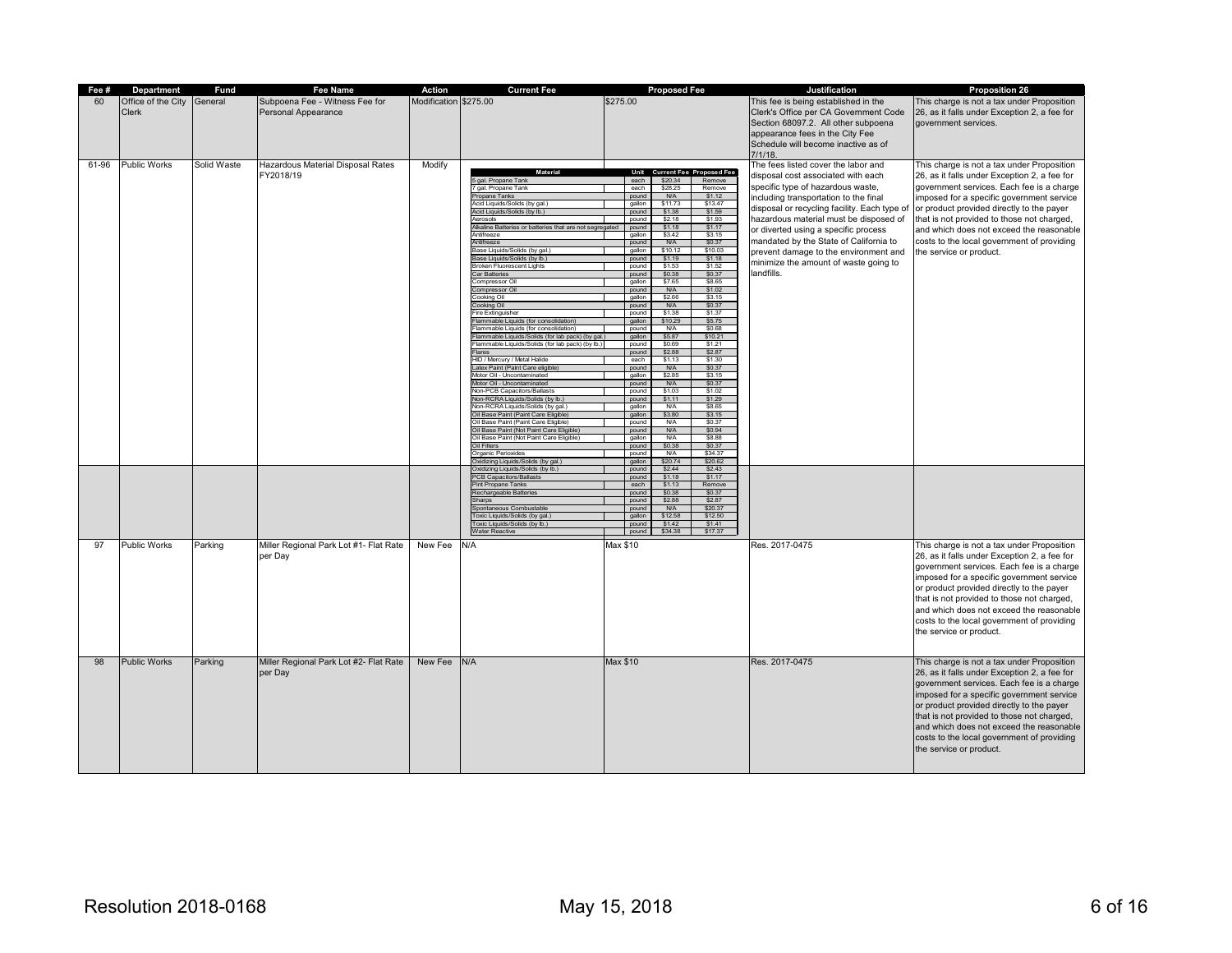| Fee # | Department          | Fund    | Fee Name                                          | Action  | <b>Current Fee</b> | <b>Proposed Fee</b> | Justification  | Proposition 26                                                                                                                                                                                                                                                                                                                                                                                       |
|-------|---------------------|---------|---------------------------------------------------|---------|--------------------|---------------------|----------------|------------------------------------------------------------------------------------------------------------------------------------------------------------------------------------------------------------------------------------------------------------------------------------------------------------------------------------------------------------------------------------------------------|
| 99    | Public Works        | Parking | Miller Regional Park Lot #3- Flat Rate<br>per Day | New Fee | N/A                | Max \$10            | Res. 2017-0475 | This charge is not a tax under Proposition<br>26, as it falls under Exception 2, a fee for<br>government services. Each fee is a charge<br>imposed for a specific government service<br>or product provided directly to the payer<br>that is not provided to those not charged,<br>and which does not exceed the reasonable<br>costs to the local government of providing<br>the service or product. |
| 100   | <b>Public Works</b> | Parking | Memorial Garage- Monthly                          | Modify  | \$135.00           | \$140.00            | Res. 98-274    | This charge is not a tax under Proposition<br>26, as it falls under Exception 2, a fee for<br>government services. Each fee is a charge<br>imposed for a specific government service<br>or product provided directly to the payer<br>that is not provided to those not charged,<br>and which does not exceed the reasonable<br>costs to the local government of providing<br>the service or product. |
| 101   | <b>Public Works</b> | Parking | Memorial Garage- Carpool                          | Modify  | \$101.25           | \$105.00            | Res. 98-274    | This charge is not a tax under Proposition<br>26, as it falls under Exception 2, a fee for<br>government services. Each fee is a charge<br>imposed for a specific government service<br>or product provided directly to the payer<br>that is not provided to those not charged,<br>and which does not exceed the reasonable<br>costs to the local government of providing<br>the service or product. |
| 102   | <b>Public Works</b> | Parking | Memorial Garage- Electric Vehicle                 | Modify  | \$67.50            | \$70.00             | Res. 98-274    | This charge is not a tax under Proposition<br>26, as it falls under Exception 2, a fee for<br>government services. Each fee is a charge<br>imposed for a specific government service<br>or product provided directly to the payer<br>that is not provided to those not charged,<br>and which does not exceed the reasonable<br>costs to the local government of providing<br>the service or product. |
| 103   | <b>Public Works</b> | Parking | Memorial Garage- Employee Rate<br>(70% of Market) | Modify  | \$94.50            | \$98.00             | Res. 98-274    | This charge is not a tax under Proposition<br>26, as it falls under Exception 2, a fee for<br>government services. Each fee is a charge<br>imposed for a specific government service<br>or product provided directly to the payer<br>that is not provided to those not charged,<br>and which does not exceed the reasonable<br>costs to the local government of providing<br>the service or product. |
| 104   | <b>Public Works</b> | Parking | Memorial Garage- Daily Max                        | Modify  | \$15.00            | \$18.00             | Res. 98-274    | This charge is not a tax under Proposition<br>26, as it falls under Exception 2, a fee for<br>government services. Each fee is a charge<br>imposed for a specific government service<br>or product provided directly to the payer<br>that is not provided to those not charged,<br>and which does not exceed the reasonable<br>costs to the local government of providing<br>the service or product. |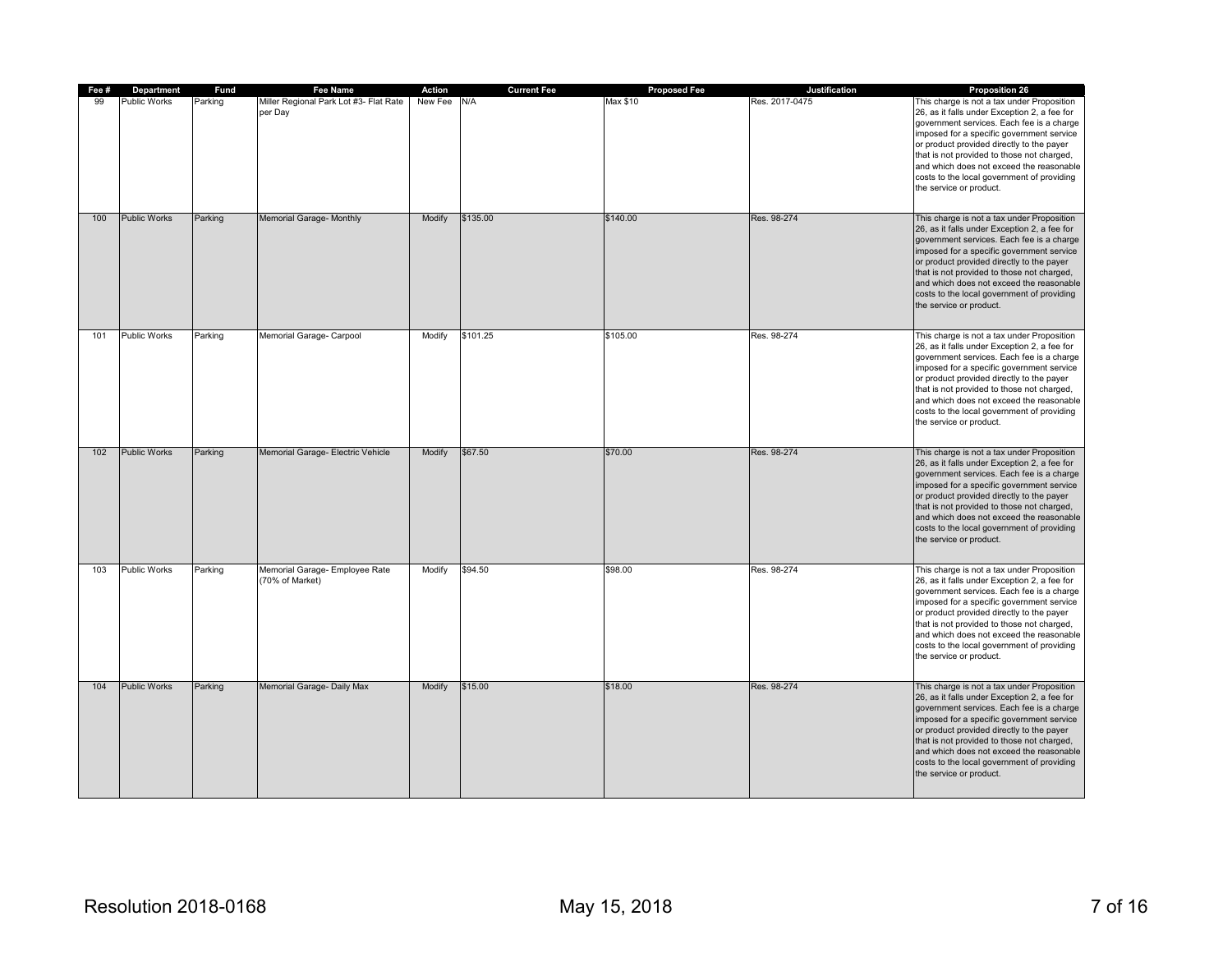| Fee # | Department          | Fund    | Fee Name                                  | Action | <b>Current Fee</b> | <b>Proposed Fee</b> | Justification | Proposition 26                                                                                                                                                                                                                                                                                                                                                                                       |
|-------|---------------------|---------|-------------------------------------------|--------|--------------------|---------------------|---------------|------------------------------------------------------------------------------------------------------------------------------------------------------------------------------------------------------------------------------------------------------------------------------------------------------------------------------------------------------------------------------------------------------|
| 105   | <b>Public Works</b> | Parking | Memorial Garage- Early Bird- Flat<br>Rate | Modify | \$6.00             | \$7.00              | Res. 98-274   | This charge is not a tax under Proposition<br>26, as it falls under Exception 2, a fee for<br>government services. Each fee is a charge<br>imposed for a specific government service<br>or product provided directly to the payer<br>that is not provided to those not charged,<br>and which does not exceed the reasonable<br>costs to the local government of providing<br>the service or product. |
| 106   | <b>Public Works</b> | Parking | City Hall Garage- Monthly                 | Modify | \$185.00           | \$200.00            | Res. 98-274   | This charge is not a tax under Proposition<br>26, as it falls under Exception 2, a fee for<br>government services. Each fee is a charge<br>imposed for a specific government service<br>or product provided directly to the payer<br>that is not provided to those not charged,<br>and which does not exceed the reasonable<br>costs to the local government of providing<br>the service or product. |
| 107   | <b>Public Works</b> | Parking | City Hall Garage- Carpool                 | Modify | \$138.75           | \$150.00            | Res. 98-274   | This charge is not a tax under Proposition<br>26, as it falls under Exception 2, a fee for<br>government services. Each fee is a charge<br>imposed for a specific government service<br>or product provided directly to the payer<br>that is not provided to those not charged,<br>and which does not exceed the reasonable<br>costs to the local government of providing<br>the service or product. |
| 108   | <b>Public Works</b> | Parking | City Hall Garage- Electric Vehicle        | Modify | \$92.50            | \$100.00            | Res. 98-274   | This charge is not a tax under Proposition<br>26, as it falls under Exception 2, a fee for<br>government services. Each fee is a charge<br>imposed for a specific government service<br>or product provided directly to the payer<br>that is not provided to those not charged,<br>and which does not exceed the reasonable<br>costs to the local government of providing<br>the service or product. |
| 109   | <b>Public Works</b> | Parking | City Hall Garage- Daily Max               | Modify | \$20.00            | \$25.00             | Res. 98-274   | This charge is not a tax under Proposition<br>26, as it falls under Exception 2, a fee for<br>government services. Each fee is a charge<br>imposed for a specific government service<br>or product provided directly to the payer<br>that is not provided to those not charged,<br>and which does not exceed the reasonable<br>costs to the local government of providing<br>the service or product. |
| 110   | <b>Public Works</b> | Parking | Capitol Garage- Monthly                   | Modify | \$185.00           | \$200.00            | Res. 98-274   | This charge is not a tax under Proposition<br>26, as it falls under Exception 2, a fee for<br>government services. Each fee is a charge<br>imposed for a specific government service<br>or product provided directly to the payer<br>that is not provided to those not charged,<br>and which does not exceed the reasonable<br>costs to the local government of providing<br>the service or product. |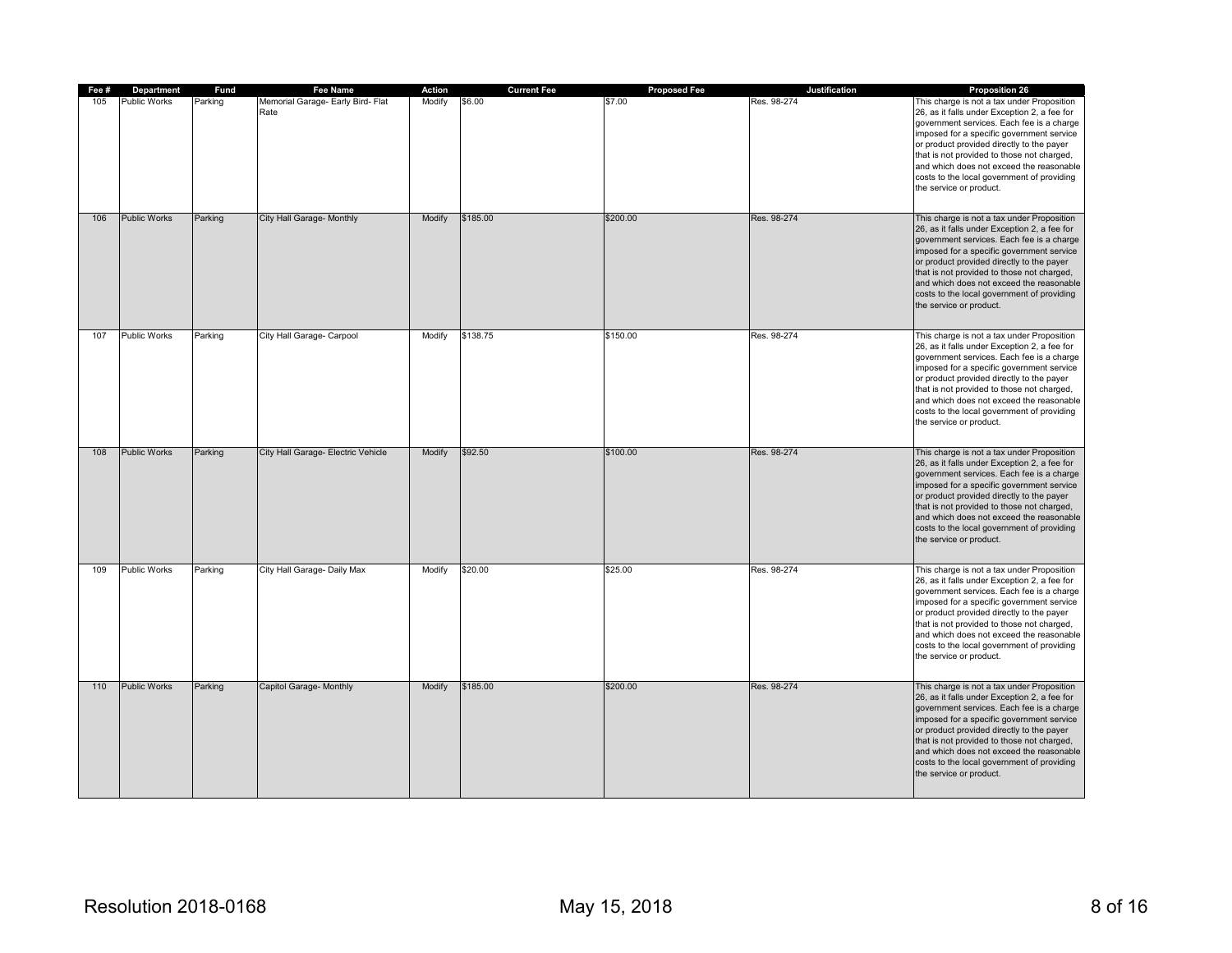| Fee # | Department          | <b>Fund</b> | Fee Name                              | Action | <b>Current Fee</b> | <b>Proposed Fee</b> | Justification | Proposition 26                                                                                                                                                                                                                                                                                                                                                                                       |
|-------|---------------------|-------------|---------------------------------------|--------|--------------------|---------------------|---------------|------------------------------------------------------------------------------------------------------------------------------------------------------------------------------------------------------------------------------------------------------------------------------------------------------------------------------------------------------------------------------------------------------|
| 111   | <b>Public Works</b> | Parking     | Capitol Garage- Carpool               | Modify | \$138.75           | \$150.00            | Res. 98-274   | This charge is not a tax under Proposition<br>26, as it falls under Exception 2, a fee for<br>government services. Each fee is a charge<br>imposed for a specific government service<br>or product provided directly to the payer<br>that is not provided to those not charged,<br>and which does not exceed the reasonable<br>costs to the local government of providing<br>the service or product. |
| 112   | <b>Public Works</b> | Parking     | Capitol Garage- Electric Vehicle      | Modify | \$92.50            | \$100.00            | Res. 98-274   | This charge is not a tax under Proposition<br>26, as it falls under Exception 2, a fee for<br>government services. Each fee is a charge<br>imposed for a specific government service<br>or product provided directly to the payer<br>that is not provided to those not charged,<br>and which does not exceed the reasonable<br>costs to the local government of providing<br>the service or product. |
| 113   | <b>Public Works</b> | Parking     | Capitol Garage- Daily Max             | Modify | \$20.00            | \$25.00             | Res. 98-274   | This charge is not a tax under Proposition<br>26, as it falls under Exception 2, a fee for<br>government services. Each fee is a charge<br>imposed for a specific government service<br>or product provided directly to the payer<br>that is not provided to those not charged,<br>and which does not exceed the reasonable<br>costs to the local government of providing<br>the service or product. |
| 114   | <b>Public Works</b> | Parking     | Tower Bridge Garage- Monthly          | Modify | \$130.00           | \$135.00            | Res. 98-274   | This charge is not a tax under Proposition<br>26, as it falls under Exception 2, a fee for<br>government services. Each fee is a charge<br>imposed for a specific government service<br>or product provided directly to the payer<br>that is not provided to those not charged,<br>and which does not exceed the reasonable<br>costs to the local government of providing<br>the service or product. |
| 115   | <b>Public Works</b> | Parking     | Tower Bridge Garage- Carpool          | Modify | \$97.50            | \$101.25            | Res. 98-274   | This charge is not a tax under Proposition<br>26, as it falls under Exception 2, a fee for<br>government services. Each fee is a charge<br>imposed for a specific government service<br>or product provided directly to the payer<br>that is not provided to those not charged,<br>and which does not exceed the reasonable<br>costs to the local government of providing<br>the service or product. |
| 116   | <b>Public Works</b> | Parking     | Tower Bridge Garage- Electric Vehicle | Modify | \$65.00            | \$67.50             | Res. 98-274   | This charge is not a tax under Proposition<br>26, as it falls under Exception 2, a fee for<br>government services. Each fee is a charge<br>imposed for a specific government service<br>or product provided directly to the payer<br>that is not provided to those not charged,<br>and which does not exceed the reasonable<br>costs to the local government of providing<br>the service or product. |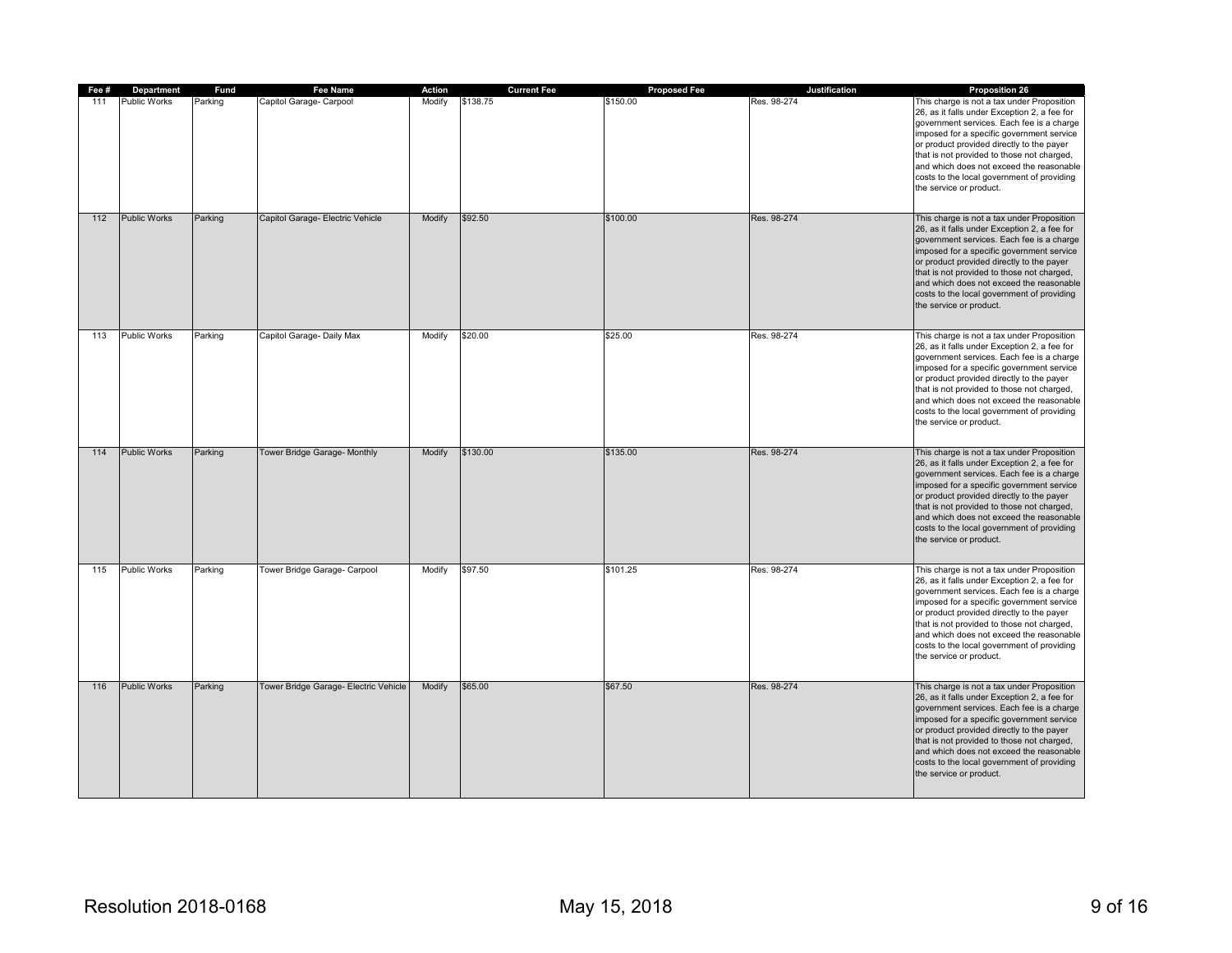| Fee # | <b>Department</b>   | Fund    | Fee Name                                      | Action | <b>Current Fee</b> | <b>Proposed Fee</b> | Justification | Proposition 26                                                                                                                                                                                                                                                                                                                                                                                       |
|-------|---------------------|---------|-----------------------------------------------|--------|--------------------|---------------------|---------------|------------------------------------------------------------------------------------------------------------------------------------------------------------------------------------------------------------------------------------------------------------------------------------------------------------------------------------------------------------------------------------------------------|
| 117   | <b>Public Works</b> | Parking | Tower Bridge Garage- Early Bird- Flat<br>Rate | Modify | \$5.00             | \$6.00              | Res. 98-274   | This charge is not a tax under Proposition<br>26, as it falls under Exception 2, a fee for<br>government services. Each fee is a charge<br>imposed for a specific government service<br>or product provided directly to the payer<br>that is not provided to those not charged,<br>and which does not exceed the reasonable<br>costs to the local government of providing<br>the service or product. |
| 118   | <b>Public Works</b> | Parking | Old Sacramento Garage- Monthly                | Modify | \$115.00           | \$125.00            | Res. 98-274   | This charge is not a tax under Proposition<br>26, as it falls under Exception 2, a fee for<br>government services. Each fee is a charge<br>imposed for a specific government service<br>or product provided directly to the payer<br>that is not provided to those not charged,<br>and which does not exceed the reasonable<br>costs to the local government of providing<br>the service or product. |
| 119   | <b>Public Works</b> | Parking | Old Sacramento Garage- Carpool                | Modify | \$86.25            | \$93.75             | Res. 98-274   | This charge is not a tax under Proposition<br>26, as it falls under Exception 2, a fee for<br>government services. Each fee is a charge<br>imposed for a specific government service<br>or product provided directly to the payer<br>that is not provided to those not charged,<br>and which does not exceed the reasonable<br>costs to the local government of providing<br>the service or product. |
| 120   | <b>Public Works</b> | Parking | Old Sacramento Garage- Electric<br>Vehicle    | Modify | \$57.50            | \$62.50             | Res. 98-274   | This charge is not a tax under Proposition<br>26, as it falls under Exception 2, a fee for<br>government services. Each fee is a charge<br>imposed for a specific government service<br>or product provided directly to the payer<br>that is not provided to those not charged,<br>and which does not exceed the reasonable<br>costs to the local government of providing<br>the service or product. |
| 121   | <b>Public Works</b> | Parking | Old Sacramento Garage- Amtrak                 | Modify | \$80.00            | \$90.00             | Res. 98-274   | This charge is not a tax under Proposition<br>26, as it falls under Exception 2, a fee for<br>government services. Each fee is a charge<br>imposed for a specific government service<br>or product provided directly to the payer<br>that is not provided to those not charged,<br>and which does not exceed the reasonable<br>costs to the local government of providing<br>the service or product. |
| 122   | <b>Public Works</b> | Parking | Old Sacramento Garage- Amtrak<br>Overflow     | Modify | \$6.50             | \$7.00              | Res. 98-274   | This charge is not a tax under Proposition<br>26, as it falls under Exception 2, a fee for<br>government services. Each fee is a charge<br>imposed for a specific government service<br>or product provided directly to the payer<br>that is not provided to those not charged,<br>and which does not exceed the reasonable<br>costs to the local government of providing<br>the service or product. |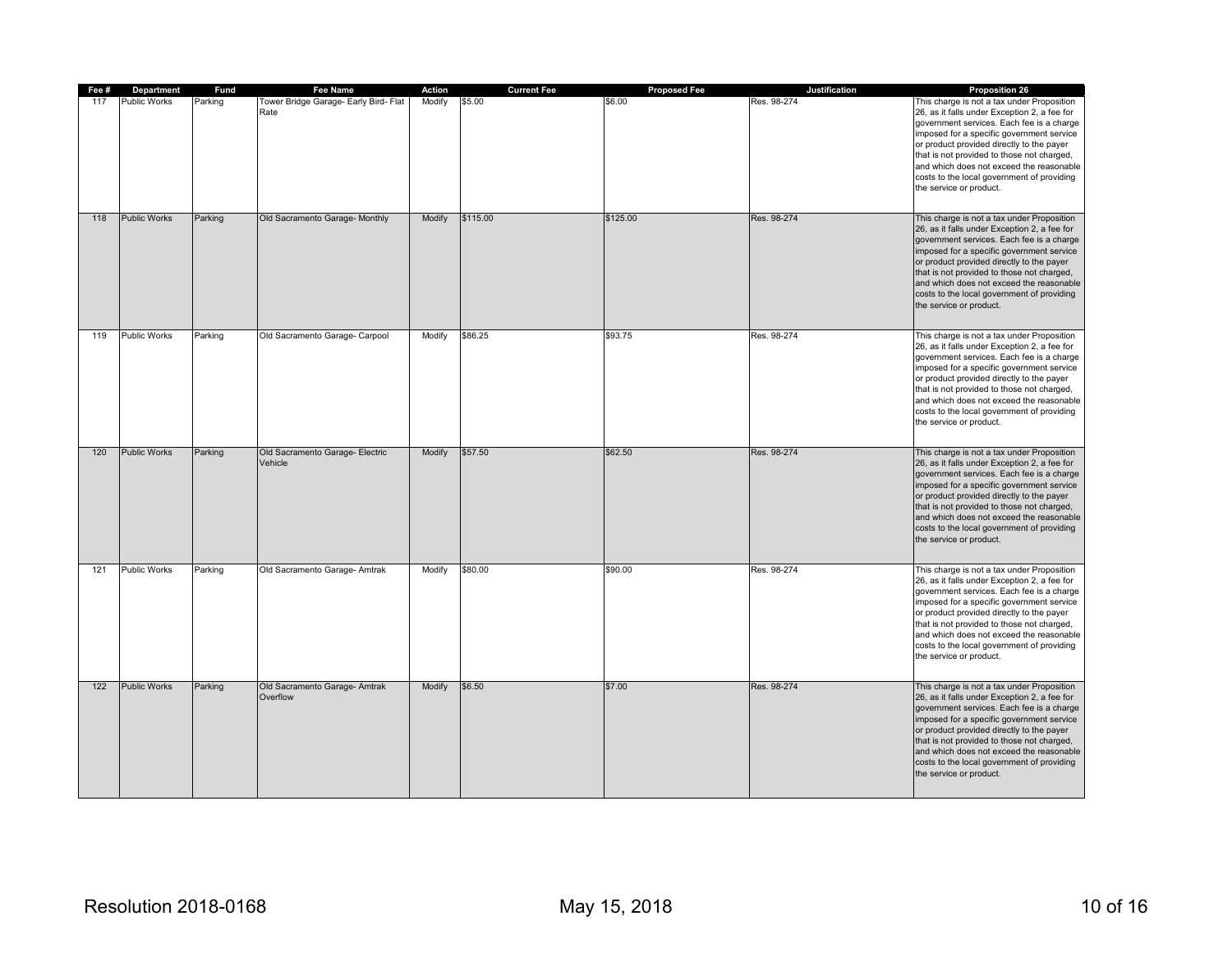| Fee # | Department          | Fund                   | <b>Fee Name</b>                                                       | Action        | <b>Current Fee</b> | <b>Proposed Fee</b>                                                                    | Justification                                                                                                                                                                                                                                                                                                                               | <b>Proposition 26</b>                                                                                                                                                                                                                                                                                                                                                                                |
|-------|---------------------|------------------------|-----------------------------------------------------------------------|---------------|--------------------|----------------------------------------------------------------------------------------|---------------------------------------------------------------------------------------------------------------------------------------------------------------------------------------------------------------------------------------------------------------------------------------------------------------------------------------------|------------------------------------------------------------------------------------------------------------------------------------------------------------------------------------------------------------------------------------------------------------------------------------------------------------------------------------------------------------------------------------------------------|
| 123   | Public Works        | Parking                | Old Sacramento Garage- Commuter<br>Special                            | Modify        | \$4.00             | \$5.00                                                                                 | Res. 98-274                                                                                                                                                                                                                                                                                                                                 | This charge is not a tax under Proposition<br>26, as it falls under Exception 2, a fee for<br>government services. Each fee is a charge<br>imposed for a specific government service<br>or product provided directly to the payer<br>that is not provided to those not charged,<br>and which does not exceed the reasonable<br>costs to the local government of providing<br>the service or product. |
| 124   | <b>Public Works</b> | Parking                | Sacramento Valley Station- Monthly                                    | Modify        | \$120.00           | \$125.00                                                                               | Res. 98-274                                                                                                                                                                                                                                                                                                                                 | This charge is not a tax under Proposition<br>26, as it falls under Exception 2, a fee for<br>government services. Each fee is a charge<br>imposed for a specific government service<br>or product provided directly to the payer<br>that is not provided to those not charged,<br>and which does not exceed the reasonable<br>costs to the local government of providing<br>the service or product. |
| 125   | <b>Public Works</b> | Parking                | Sacramento Valley Station- Daily Max                                  | Modify        | \$10.00            | \$12.00                                                                                | Res. 98-274                                                                                                                                                                                                                                                                                                                                 | This charge is not a tax under Proposition<br>26, as it falls under Exception 2, a fee for<br>government services. Each fee is a charge<br>imposed for a specific government service<br>or product provided directly to the payer<br>that is not provided to those not charged,<br>and which does not exceed the reasonable<br>costs to the local government of providing<br>the service or product. |
| 126   | <b>Public Works</b> | Parking                | Sacramento Valley Station- Rail Rider                                 | Modify        | \$110.00           | \$115.00                                                                               | Res. 98-274                                                                                                                                                                                                                                                                                                                                 | This charge is not a tax under Proposition<br>26, as it falls under Exception 2, a fee for<br>government services. Each fee is a charge<br>imposed for a specific government service<br>or product provided directly to the payer<br>that is not provided to those not charged,<br>and which does not exceed the reasonable<br>costs to the local government of providing<br>the service or product. |
| 127   | Public Works        | Private<br>Development | Design Review Entitlements -- Single<br>Family Residential (SFR)      | New Fee       |                    | Full Cost Recovery (\$500 deposit)                                                     | SFR entitlement review was included in<br>the \$1,000 Department of Public Works<br>Review- All Other Planning Entitlements<br>Fee, but is now separated as it's own fee<br>to reflect the lower estimated cost for an<br>SFR entitlement review.                                                                                           | This charge is not a tax under Proposition<br>26, as it falls under Exception 2, a fee for<br>government services.                                                                                                                                                                                                                                                                                   |
| 128   | <b>Public Works</b> | Private<br>Development | Department of Public Works Review-<br>All Other Planning Entitlements | Modify        |                    | Full Cost Recovery (\$1000 deposit) Full Cost Recovery (\$1000 deposit)<br>(No Change) | Residential (SFR) project is no longer<br>included in the Department of Public<br>Works Review- All Other Planning<br>Entitlements Fee category. SFR<br>entitlement reviews will have their own<br>fee category to reflect the lower estimated<br>cost for an SFR review.                                                                   | The entitlement review for a Single Family This charge is not a tax under Proposition<br>26, as it falls under Exception 2, a fee for<br>government services.                                                                                                                                                                                                                                        |
| 129   | Public Works        | Private<br>Development | <b>Fransportation Permits -- Short Term</b><br>Permits <sup>1</sup>   | <b>Modify</b> | 315.00             | 16.00                                                                                  | <b>City Transportation Permit fees have not</b><br>been raised since 1991. Increased fee to<br>reflect increased staff costs associated<br>with administering the Transportation<br>Permit Program. Fees will not exceed<br>State of California Transportation Permit<br><b>Fees rates per State Vehicle Code</b><br>Section 35795 (b) (1). | This charge is not a tax under Proposition<br>26, as it falls under Exception 2, a fee for<br>government services.                                                                                                                                                                                                                                                                                   |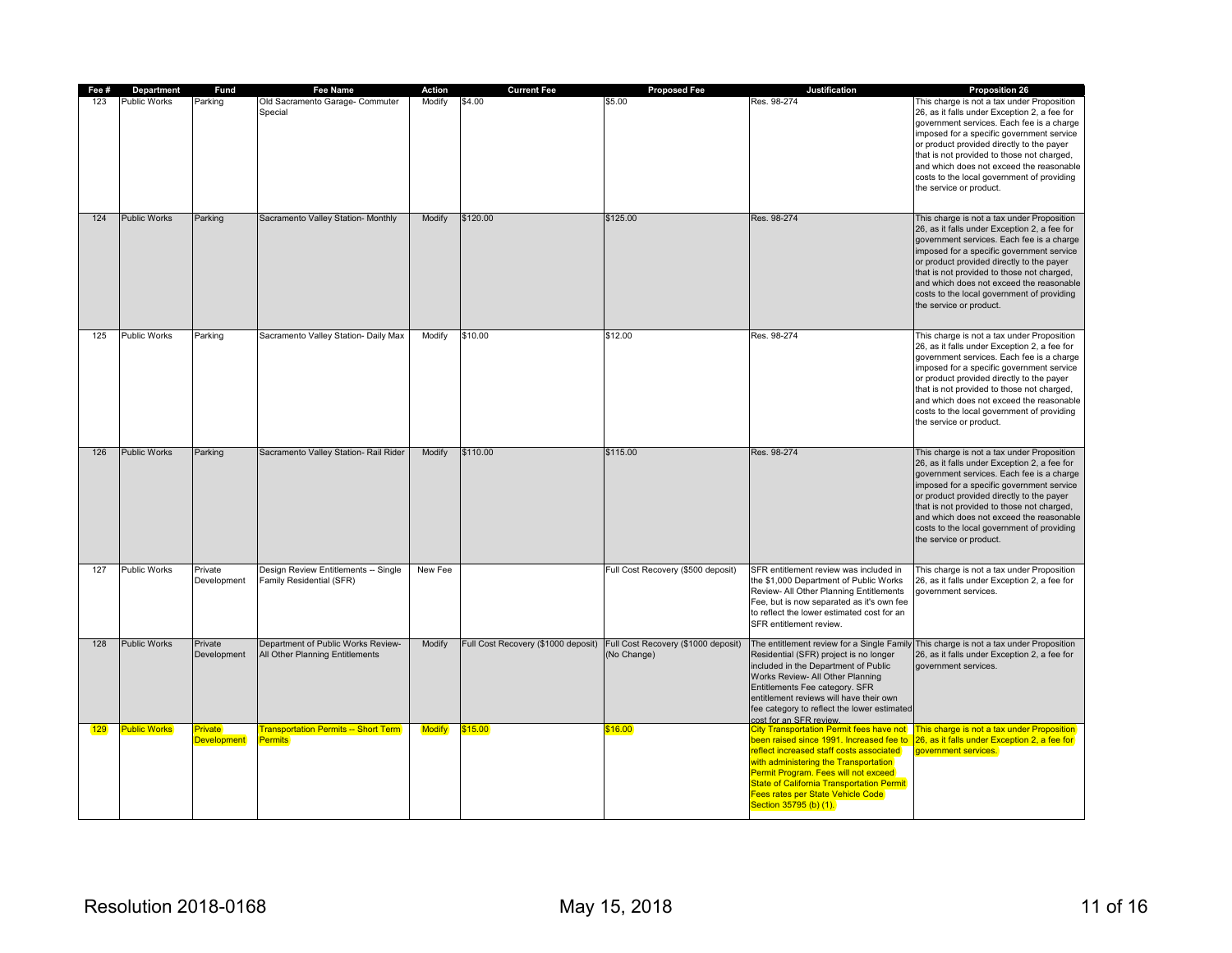| Fee #             | Department       | <b>Fund</b>            | <b>Fee Name</b>                                                    | Action | <b>Current Fee</b>                                                                                                                                                                        | <b>Proposed Fee</b>                                                                                                                                                        | Justification                                                                                                                                                                                                                                                                                                                                                   | <b>Proposition 26</b>                                                                                                                                                                                                                                                                                         |
|-------------------|------------------|------------------------|--------------------------------------------------------------------|--------|-------------------------------------------------------------------------------------------------------------------------------------------------------------------------------------------|----------------------------------------------------------------------------------------------------------------------------------------------------------------------------|-----------------------------------------------------------------------------------------------------------------------------------------------------------------------------------------------------------------------------------------------------------------------------------------------------------------------------------------------------------------|---------------------------------------------------------------------------------------------------------------------------------------------------------------------------------------------------------------------------------------------------------------------------------------------------------------|
|                   | Public Works     | rivate<br>evelopment   | <b>Transportation Permits -- Annual</b><br>Permits                 | Modify | \$70.00                                                                                                                                                                                   | :90.00                                                                                                                                                                     | City Transportation Permit fees have not<br>een raised since 1991. Increased fee to<br>reflect increased staff costs associated<br>with administering the Transportation<br>Permit Program. Fees will not exceed<br>State of California Transportation Permit<br>Fees rates per State Vehicle Code<br>Section 35795 (b) (1).                                    | This charge is not a tax under Proposition i<br>26, as it falls under Exception 2, a fee for<br>government services.                                                                                                                                                                                          |
| 131               | Public Works     | Private<br>Development | Certificate of Correction                                          | Modify | Full Cost Recovery (\$500 deposit)                                                                                                                                                        | Full Cost Recovery (\$575 deposit)                                                                                                                                         | This initial deposit for a Certificate of<br>Correction is being raised by \$75 to<br>reflect an increase in County Recorder<br>fees by \$75.                                                                                                                                                                                                                   | This charge is not a tax under Proposition<br>26, as it falls under Exception 2, a fee for<br>aovernment services.                                                                                                                                                                                            |
| 132               | <b>Utilities</b> | Water                  | <b>Administrative Processing Fee</b>                               | Modify | \$22                                                                                                                                                                                      | \$32                                                                                                                                                                       | Fee increase reflects full cost recovery<br>based on a recent cost analysis. This fee<br>is to recover cost of service associated<br>with processing new accounts.                                                                                                                                                                                              | This charge is not a tax under Proposition<br>26, as it falls under Exception 2, a fee for<br>government services. The fee recovers<br>100% of the Department's actual cost for<br>providing the service. No fee waivers are<br>provided, and costs are allocated equally to<br>anyone receiving the service. |
| 133-140 Utilities |                  | Water                  | Installation Charges: Water Tap Only                               | Modify | <b>Tap Size</b><br>11/2"<br>\$2,120<br>\$2.695<br>\$2,150<br>6'<br>\$2,302<br>$R^*$<br>\$2,713<br>10"<br>\$3,503<br>12"<br>\$3.915<br><b>FULL COST</b><br><b>RECOVERY</b><br>12" (Tie-In) | <b>Current Fees</b> Proposed Fee<br>\$1,998<br>\$2,573<br>\$2,313<br>\$2,465<br>\$2,876<br>\$3,662<br>\$4,074<br>\$7,129                                                   | Full cost recovery based on recent cost<br>analysis. This fee is to recover cost of<br>service associated with water tap<br>installation activity in unpaved easements<br>or in the street where contractor provides<br>excavation.                                                                                                                             | This charge is not a tax under Proposition<br>26, as it falls under Exception 2, a fee for<br>government services. The fee recovers<br>100% of the Department's actual cost of<br>providing the service. No fee waivers are<br>provided, and costs are allocated equally to<br>anyone receiving the service   |
| 141-147 Utilities |                  | Water                  | Installation Charges: Charge for Meter<br>and Installation by City | Modify | <b>Meter Size</b><br>1" (without yoke, box or fittings)<br>1"<br>11/2"<br>2"<br>3"<br>6"<br>8"                                                                                            | <b>Current Fees Proposed Fee</b><br>\$523<br>\$562<br>\$523<br>\$562<br>\$778<br>\$739<br>\$870<br>\$831<br>\$2.222<br>\$2,356<br>\$4,242<br>\$4,031<br>\$5,764<br>\$5,974 | Fee increase reflects full cost recovery<br>based on a recent cost analysis. This fee<br>is to recover the costs of service for water<br>meter installation. The fee identified as 1"<br>meter only is the meter installation fee on<br>existing service connection where the<br>contractor has already installed meter<br>setter (yoke), meter box and lid.    | This charge is not a tax under Proposition<br>26, as it falls under Exception 2, a fee for<br>government services. The fee recovers<br>100% of the Department's actual cost for<br>providing the service. No fee waivers are<br>provided, and costs are allocated equally to<br>anyone receiving the service. |
| 148               | <b>Utilities</b> | Water                  | Water Service Discontinuance: Shut<br>Off                          | Modify | \$116                                                                                                                                                                                     | \$167                                                                                                                                                                      | Full cost recovery based on recent cost<br>analysis. This fee is to recover the full<br>cost of service associated with water<br>service shut off following discontinuance<br>of service including the cost for posting<br>and mailing discontinuance notices, the<br>administrative costs associated with this<br>activity, and turning off the water service. | This charge is not a tax under Proposition<br>26, as it falls under Exception 2, a fee for<br>government services. The fee recovers<br>100% of the Department's actual cost of<br>providing the service. No fee waivers are<br>provided, and costs are allocated equally to<br>anyone receiving the service.  |
| 149               | <b>Utilities</b> | Water                  | Water Service Discontinuance:<br>Restoration                       | Modify | \$65                                                                                                                                                                                      | \$87                                                                                                                                                                       | Full cost recovery based on recent cost<br>analysis. Full cost recovery based on<br>recent cost analysis. This fee is to recover<br>the full cost of service associated with the<br>administrative costs of this activity and<br>water service restoration following water<br>service discontinuance.                                                           | This charge is not a tax under Proposition<br>26, as it falls under Exception 2, a fee for<br>government services. The fee recovers<br>100% of the Department's actual cost for<br>providing the service. No fee waivers are<br>provided, and costs are allocated equally to<br>anyone receiving the service. |
| 150               | Utilities        | Water                  | Water Service Fee: Vacancy Credit<br>Service Fee                   | Modify | \$141                                                                                                                                                                                     | \$186                                                                                                                                                                      | Full cost recovery based on recent cost<br>analysis. This fee is to recover cost of<br>service associated with restoring water<br>service following a vacancy credit<br>request.                                                                                                                                                                                | This charge is not a tax under Proposition<br>26, as it falls under Exception 2, a fee for<br>government services. The fee recovers<br>100% of the Department's actual cost of<br>providing the service. No fee waivers are<br>provided, and costs are allocated equally to<br>anyone receiving the service.  |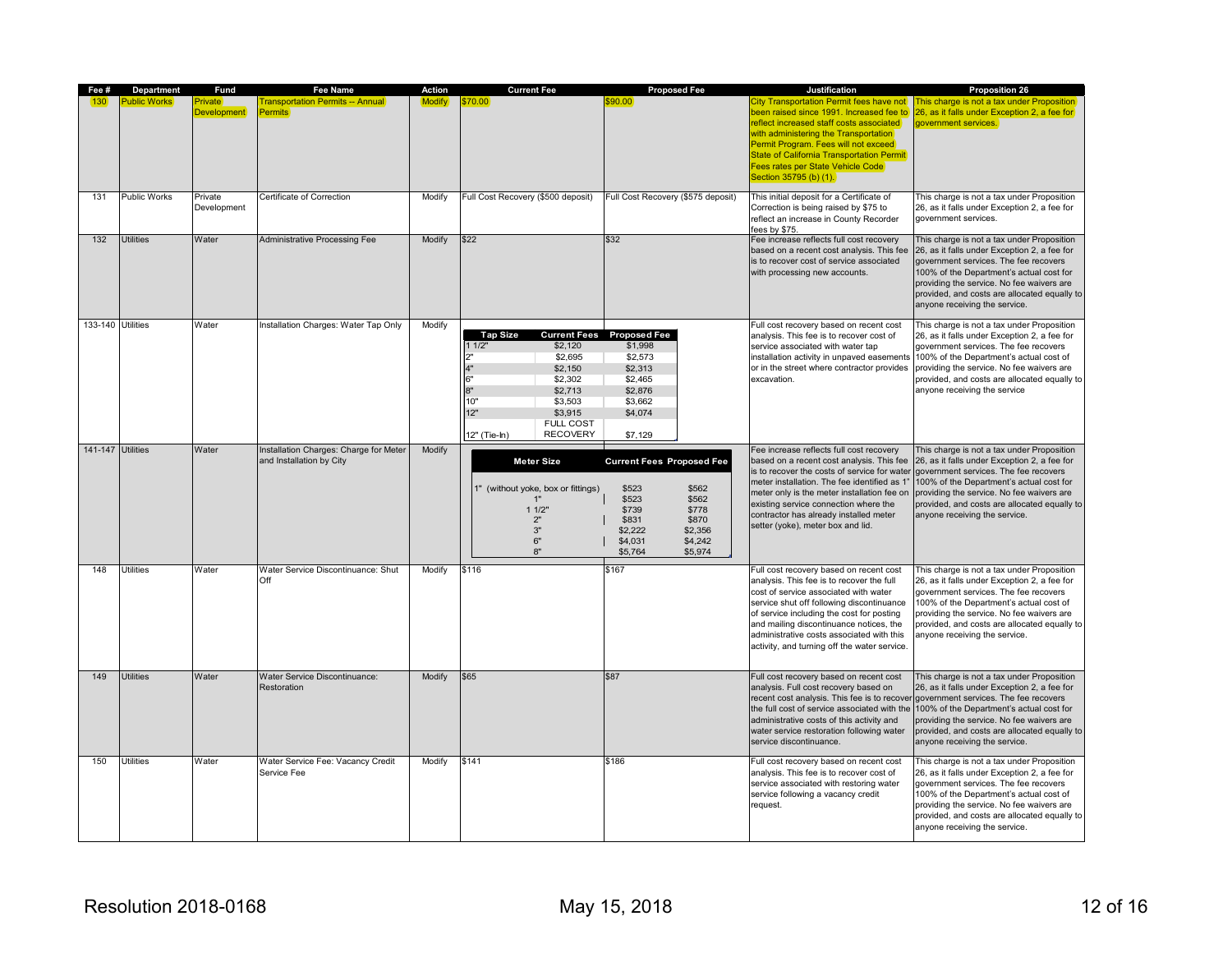| Fee #             | <b>Department</b> | <b>Fund</b> | Fee Name                               | Action      | <b>Current Fee</b>                  | <b>Proposed Fee</b>                        | Justification                                                                            | <b>Proposition 26</b>                                                                  |
|-------------------|-------------------|-------------|----------------------------------------|-------------|-------------------------------------|--------------------------------------------|------------------------------------------------------------------------------------------|----------------------------------------------------------------------------------------|
| 151-153 Utilities |                   | Water       | Replacement of Lost or Damaged         | Modify      |                                     |                                            | Full cost recovery based on recent cost                                                  | This charge is not a tax under Proposition                                             |
|                   |                   |             | <b>Water Lock Box</b>                  |             | <b>Description</b>                  | <b>Current Fees</b><br><b>Proposed Fee</b> | analysis. This fee is to recover cost of                                                 | 26, as it falls under Exception 2, a fee for                                           |
|                   |                   |             |                                        |             | Water Lock Box Removed              | \$92<br>\$120                              | service associated with replacing a lost or government services. The fee recovers        |                                                                                        |
|                   |                   |             |                                        |             | Water Lock Box Removed and          |                                            | damaged water lock box.                                                                  | 100% of the Department's actual cost for                                               |
|                   |                   |             |                                        |             | Chain Cut OR Lock Missing           | \$114<br>\$142                             |                                                                                          | providing the service. No fee waivers are                                              |
|                   |                   |             |                                        |             | Water Lock Box, Chain AND           |                                            |                                                                                          | provided, and costs are allocated equally to                                           |
|                   |                   |             |                                        |             |                                     |                                            |                                                                                          | anyone receiving the service.                                                          |
|                   |                   |             |                                        |             | <b>Lock Missing</b>                 | \$226<br>\$295                             |                                                                                          |                                                                                        |
| 154               | <b>Utilities</b>  | Water       | Water Transport Vehicle Inspection     | Modify      | \$56                                | \$63                                       | Full cost recovery based on recent cost                                                  | This charge is not a tax under Proposition                                             |
|                   |                   |             | Annual Permit Fee                      |             |                                     |                                            | analysis. This fee is to recover the cost of                                             | 26, as it falls under Exception 2, a fee for                                           |
|                   |                   |             |                                        |             |                                     |                                            | service associated with inspecting water                                                 | government services. The fee recovers                                                  |
|                   |                   |             |                                        |             |                                     |                                            | transport vehicles to make sure they are                                                 | 100% of the Department's actual cost of                                                |
|                   |                   |             |                                        |             |                                     |                                            | in compliance with the current                                                           | providing the service. No fee waivers are                                              |
|                   |                   |             |                                        |             |                                     |                                            |                                                                                          | Department of Utilities "Cross Connection provided, and costs are allocated equally to |
|                   |                   |             |                                        |             |                                     |                                            | Control Policy," which requires water                                                    | anyone receiving the service.                                                          |
|                   |                   |             |                                        |             |                                     |                                            | transport vehicles be equipped with an air                                               |                                                                                        |
|                   |                   |             |                                        |             |                                     |                                            | gap separation device.                                                                   |                                                                                        |
|                   |                   |             |                                        |             |                                     |                                            |                                                                                          |                                                                                        |
| 155               | <b>Utilities</b>  | Water       | Fire Hydrant Installation: Standard    | Modify      | \$8,847                             | \$9,704                                    | Full cost recovery based on recent cost                                                  | This charge is not a tax under Proposition                                             |
|                   |                   |             | Complete                               |             |                                     |                                            | analysis. This fee is to recover cost of                                                 | 26, as it falls under Exception 2, a fee for                                           |
|                   |                   |             |                                        |             |                                     |                                            | service associated with installing a                                                     | government services. The fee recovers                                                  |
|                   |                   |             |                                        |             |                                     |                                            | standard fire hydrant.                                                                   | 100% of the Department's actual cost for                                               |
|                   |                   |             |                                        |             |                                     |                                            |                                                                                          | providing the service. No fee waivers are                                              |
|                   |                   |             |                                        |             |                                     |                                            |                                                                                          | provided, and costs are allocated equally to                                           |
|                   |                   |             |                                        |             |                                     |                                            |                                                                                          | anyone receiving the service.                                                          |
|                   |                   |             |                                        |             |                                     |                                            |                                                                                          |                                                                                        |
| 156-157 Utilities |                   | Water       | Water Meter and Backflow Prevention    | Modify      |                                     |                                            | Full cost recovery based on recent cost                                                  | This charge is not a tax under Proposition                                             |
|                   |                   |             | <b>Assemblies: Security Deposit</b>    |             |                                     |                                            | analysis. City Code Section 13.04.210                                                    | 26, as it falls under Exception 2, a fee for                                           |
|                   |                   |             |                                        |             |                                     |                                            | provides that temporary water service                                                    | government services. The fee recovers                                                  |
|                   |                   |             |                                        |             |                                     |                                            | shall be provided through a meter. This                                                  | 100% of the Department's actual cost of                                                |
|                   |                   |             |                                        |             |                                     |                                            | fee proposal adds a deposit for the cost                                                 | providing the service. No fee waivers are                                              |
|                   |                   |             |                                        |             | Meter Size Current Fee Proposed Fee |                                            | of the water meter required to measure                                                   | provided, and costs are allocated equally to                                           |
|                   |                   |             |                                        |             | 3"<br>\$1,419                       | \$1,894                                    | water use by a temporary water use                                                       | anyone receiving the service.                                                          |
|                   |                   |             |                                        |             | 4"<br>\$3,035                       | \$4,407                                    | customer. This fee is to recover the                                                     |                                                                                        |
|                   |                   |             |                                        |             |                                     |                                            | replacement costs associated with                                                        |                                                                                        |
|                   |                   |             |                                        |             |                                     |                                            | replacing the City supplied water meter                                                  |                                                                                        |
|                   |                   |             |                                        |             |                                     |                                            | and backflow prevention device provided                                                  |                                                                                        |
|                   |                   |             |                                        |             |                                     |                                            | to the                                                                                   |                                                                                        |
|                   |                   |             |                                        |             |                                     |                                            | temporary water use customer in the case                                                 |                                                                                        |
|                   |                   |             |                                        |             |                                     |                                            | of loss or damage.                                                                       |                                                                                        |
| 158-159 Utilities |                   | Water       | <b>Backflow Prevention Assemblies:</b> | Modify (Fee |                                     |                                            | Full cost recovery based on recent cost                                                  | This charge is not a tax under Proposition                                             |
|                   |                   |             | Installation and Testing (Previously:  | and Name)   |                                     |                                            | analysis. This fee is to recover cost of                                                 | 26, as it falls under Exception 2, a fee for                                           |
|                   |                   |             | <b>Backflow Prevention Assemblies)</b> |             | Meter Size Current Fee Proposed Fee |                                            | service associated with installing and                                                   | government services. The fee recovers                                                  |
|                   |                   |             |                                        |             | 2"<br>\$151                         | \$172                                      | testing backflow prevention assemblies.                                                  | 100% of the Department's actual cost for                                               |
|                   |                   |             |                                        |             | 4"<br>\$467                         | \$551                                      |                                                                                          | providing the service. No fee waivers are                                              |
|                   |                   |             |                                        |             |                                     |                                            |                                                                                          | provided, and costs are allocated equally to                                           |
|                   |                   |             |                                        |             |                                     |                                            |                                                                                          | anyone receiving the service.                                                          |
| 160               | <b>Utilities</b>  | Water       | Privately-Owned Backflow Assembly      | Modify      | \$70                                | \$81                                       |                                                                                          | This charge is not a tax under Proposition                                             |
|                   |                   |             |                                        |             |                                     |                                            | Full cost recovery based on recent cost                                                  |                                                                                        |
|                   |                   |             | Inspection Privately-Owned Backflow    |             |                                     |                                            | analysis. The fee is to recover the cost of 26, as it falls under Exception 2, a fee for |                                                                                        |
|                   |                   |             | Assembly Inspection                    |             |                                     |                                            | service to inspect privately-owned                                                       | government services. The fee recovers                                                  |
|                   |                   |             |                                        |             |                                     |                                            | backflow prevention assemblies to ensure 100% of the Department's actual cost of         |                                                                                        |
|                   |                   |             |                                        |             |                                     |                                            | the assemblies are in compliance with the providing the service. No fee waivers are      |                                                                                        |
|                   |                   |             |                                        |             |                                     |                                            | current cross-connection control                                                         | provided, and costs are allocated equally to                                           |
|                   |                   |             |                                        |             |                                     |                                            | standards adopted pursuant to City Code anyone receiving the service.                    |                                                                                        |
|                   |                   |             |                                        |             |                                     |                                            | section 13.04.240 ("Cross Connection                                                     |                                                                                        |
|                   |                   |             |                                        |             |                                     |                                            | Control Policy").                                                                        |                                                                                        |
|                   |                   |             |                                        |             |                                     |                                            |                                                                                          |                                                                                        |
| 161-162 Utilities |                   | Water       | Water Service Abandonment              | Modify      |                                     |                                            | Full cost recovery based on recent cost                                                  | This charge is not a tax under Proposition                                             |
|                   |                   |             |                                        |             |                                     |                                            | analysis. This fee is to recover cost of                                                 | 26, as it falls under Exception 2, a fee for                                           |
|                   |                   |             |                                        |             | Tap Size Current Fees Proposed Fee  |                                            | service associated with this activity.                                                   | government services. The fee recovers                                                  |
|                   |                   |             |                                        |             | $1 - 3"$<br>\$1,382                 | \$1,606                                    |                                                                                          | 100% of the Department's actual cost for                                               |
|                   |                   |             |                                        |             | $4 - 12"$<br>\$2,375                | \$2,784                                    |                                                                                          | providing the service. No fee waivers are                                              |
|                   |                   |             |                                        |             |                                     |                                            |                                                                                          | provided, and costs are allocated equally to                                           |
|                   |                   |             |                                        |             |                                     |                                            |                                                                                          | anyone receiving the service.                                                          |
|                   |                   |             |                                        |             |                                     |                                            |                                                                                          |                                                                                        |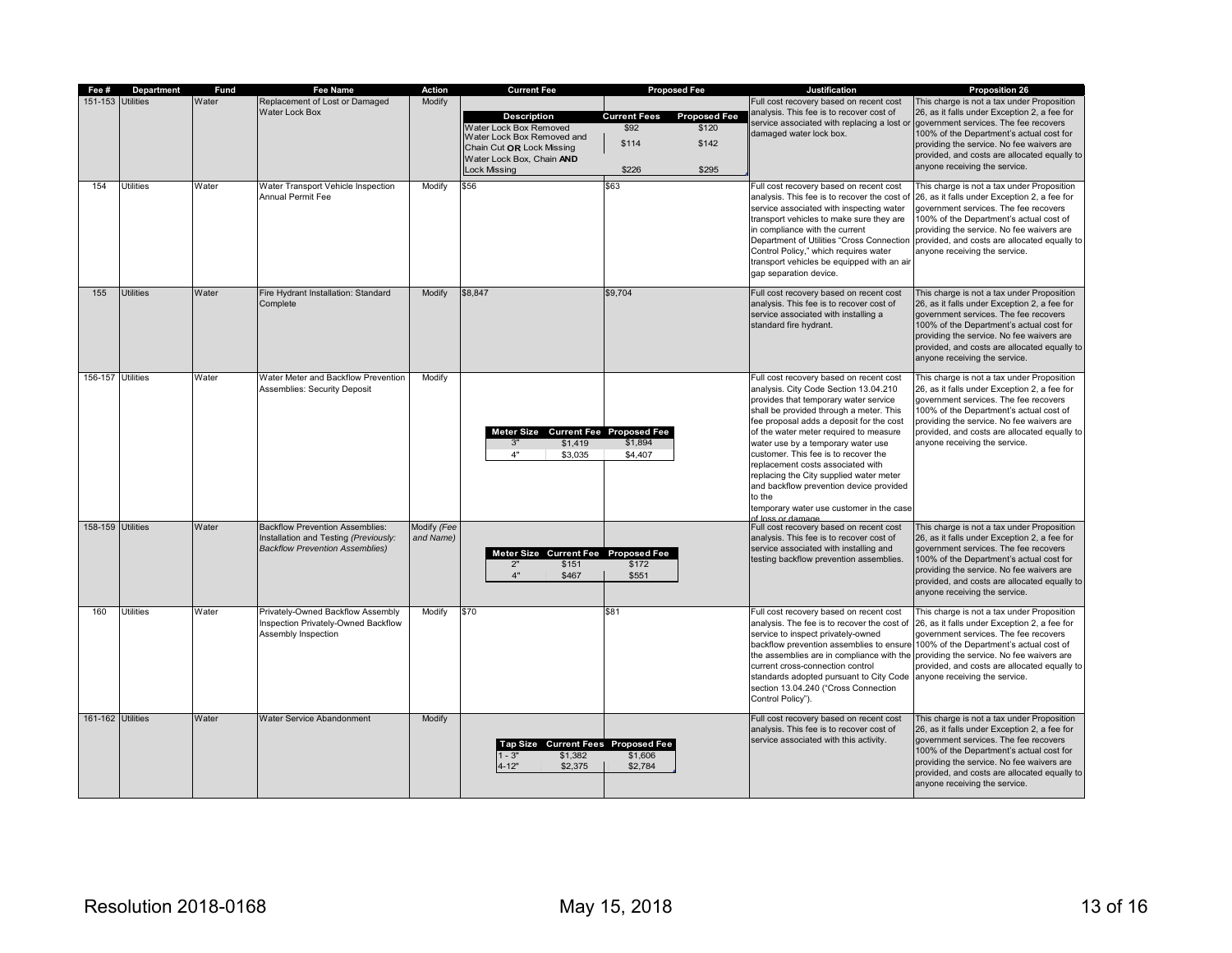| Fee #             | Department       | Fund  | Fee Name                                                      | Action  | <b>Current Fee</b>                                                                                            | <b>Proposed Fee</b>                              | Justification                                                                                                                                                                                                                                                                                                                                                                                                                                                                                                                                                                                                                                                                                                                                                                                                                                   | <b>Proposition 26</b>                                                                                                                                                                                                                                                                                         |
|-------------------|------------------|-------|---------------------------------------------------------------|---------|---------------------------------------------------------------------------------------------------------------|--------------------------------------------------|-------------------------------------------------------------------------------------------------------------------------------------------------------------------------------------------------------------------------------------------------------------------------------------------------------------------------------------------------------------------------------------------------------------------------------------------------------------------------------------------------------------------------------------------------------------------------------------------------------------------------------------------------------------------------------------------------------------------------------------------------------------------------------------------------------------------------------------------------|---------------------------------------------------------------------------------------------------------------------------------------------------------------------------------------------------------------------------------------------------------------------------------------------------------------|
| 163               | <b>Utilities</b> | Water | Water Supply Test: Engineering<br>Analysis                    | Modify  | \$491                                                                                                         | \$609                                            | Full cost recovery based o\$nre0cent cost<br>analysis. This fee is to recover<br>cost of service associated with providing<br>the engineering analysis portion of a<br>water supply test.                                                                                                                                                                                                                                                                                                                                                                                                                                                                                                                                                                                                                                                       | This charge is not a tax under Proposition<br>26, as it falls under Exception 2, a fee for<br>government services. The fee recovers<br>100% of the Department's actual cost of<br>providing the service. No fee waivers are<br>provided, and costs are allocated equally to<br>anyone receiving the service.  |
| 164               | <b>Utilities</b> | Water | Water Supply Test: Field Test                                 | Modify  | \$774                                                                                                         | \$902                                            | Full cost recovery based on recent cost<br>analysis. This fee is to recover cost of<br>service associated with providing the field<br>testing portion of a water supply test.                                                                                                                                                                                                                                                                                                                                                                                                                                                                                                                                                                                                                                                                   | This charge is not a tax under Proposition<br>26, as it falls under Exception 2, a fee for<br>government services. The fee recovers<br>100% of the Department's actual cost for<br>providing the service. No fee waivers are<br>provided, and costs are allocated equally to<br>anyone receiving the service. |
| 165               | <b>Utilities</b> | Water | <b>Hydraulic Boundary Condition</b><br>Development            | New Fee | N/A - New Fee                                                                                                 | \$481                                            | The new fee will cover the cost of service<br>to verify the City's hydraulic distribution<br>model against a water supply test, and<br>then provide a calculated representation<br>of how the water distribution system<br>pressure might be expected to change a<br>a function of increasing demand at a<br>specific location.                                                                                                                                                                                                                                                                                                                                                                                                                                                                                                                 | This charge is not a tax under Proposition<br>26, as it falls under Exception 2, a fee for<br>government services. The fee recovers<br>100% of the Department's actual cost of<br>providing the service. No fee waivers are<br>provided, and costs are allocated equally to<br>anyone receiving the service.  |
| 166               | <b>Utilities</b> | Water | Temporary Water Service Fee (new<br>residential construction) | Modify  | \$137                                                                                                         | \$183                                            | This fee is to recover cost of service<br>associated with providing water to<br>parcels in new residential construction.<br>City Code Section 13.04.210<br>mandates that temporary water service<br>shall be provided through a meter,<br>at current city charges, except for<br>temporary water service for new<br>residential construction, that shall be<br>provided upon payment of a<br>temporary water service fee for each<br>residential lot equal to three times<br>the city's monthly rate for water service to<br>a six-nine room single-family<br>residence. The current fee does not<br>comply with the City Code and is<br>incorrect because it has not been<br>adjusted as the City's monthly rate for<br>water service has been increased. This<br>fee proposal adjusts the current<br>fee for this service to comply with City | This charge is not a tax under Proposition<br>26, as it falls under Exception 2, a fee for<br>government services. The fee recovers<br>100% of the Department's actual cost for<br>providing the service. No fee waivers are<br>provided, and costs are allocated equally to<br>anyone receiving the service. |
| 167               | <b>Utilities</b> | Water | <b>Water Service Relocation</b>                               | Modify  | \$4,223                                                                                                       | \$4,922                                          | Full cost recovery based on recent cost<br>analysis. This fee is to recover the cost of<br>service for water service abandonment<br>and water tap installation associated with<br>the relocation of a landlocked water<br>service that runs through multiple parcels.                                                                                                                                                                                                                                                                                                                                                                                                                                                                                                                                                                           | This charge is not a tax under Proposition<br>26, as it falls under Exception 2, a fee for<br>government services. The fee recovers<br>100% of the Department's actual cost of<br>providing the service. No fee waivers are<br>provided, and costs are allocated equally to<br>anyone receiving the service.  |
| 168-170 Utilities |                  | Water | Water Service Kill Tap                                        | Modify  | <b>Tap Size</b><br><b>Current Fees</b><br>$0" - 2"$<br>\$174<br>$3" - 4"$<br>\$761<br>6" and above<br>\$1,027 | <b>Proposed Fee</b><br>\$224<br>\$925<br>\$1,279 | Full cost recovery based on recent cost<br>analysis. This fee is to recover cost of<br>service associated with a water service<br>disconnection as a result of a demolition<br>that includes plumbing removal.                                                                                                                                                                                                                                                                                                                                                                                                                                                                                                                                                                                                                                  | This charge is not a tax under Proposition<br>26, as it falls under Exception 2, a fee for<br>government services. The fee recovers<br>100% of the Department's actual cost for<br>providing the service. No fee waivers are<br>provided, and costs are allocated equally to<br>anyone receiving the service. |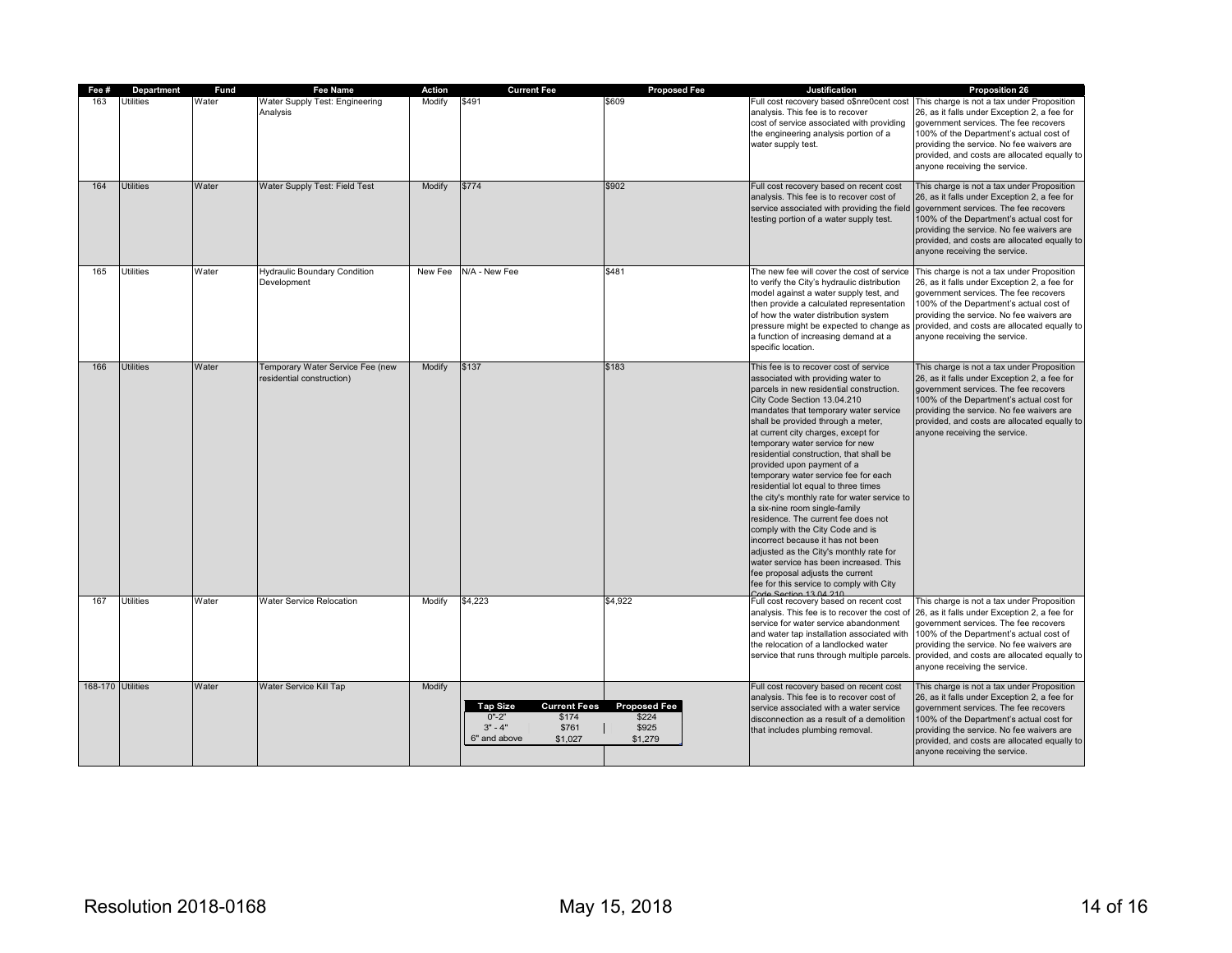| Fee #             | Department                                          | <b>Fund</b> | <b>Fee Name</b>                                            | Action | <b>Current Fee</b>                                                                                                             | <b>Proposed Fee</b>                                                                                                       | Justification                                                                                                                                                                                                                                                                                                                                                                                                                             | <b>Proposition 26</b>                                                                                                                                                                                                                                                                                                                                  |
|-------------------|-----------------------------------------------------|-------------|------------------------------------------------------------|--------|--------------------------------------------------------------------------------------------------------------------------------|---------------------------------------------------------------------------------------------------------------------------|-------------------------------------------------------------------------------------------------------------------------------------------------------------------------------------------------------------------------------------------------------------------------------------------------------------------------------------------------------------------------------------------------------------------------------------------|--------------------------------------------------------------------------------------------------------------------------------------------------------------------------------------------------------------------------------------------------------------------------------------------------------------------------------------------------------|
| 171               | Utilities                                           | Water       | Water Service Restoration After Kill<br>Tap                | Modify | \$375                                                                                                                          | \$490                                                                                                                     | Full cost recovery based on recent cost<br>analysis. A Kill Tap is the process of<br>disconnecting water service by removing<br>plumbing. This fee is to recover the<br>administrative, material, and labor costs<br>of service associated with repairing and<br>restoring a water service connection<br>following disconnection of water service<br>by physically removing the water service<br>connection and plumbing to the property. | This charge is not a tax under Proposition<br>26, as it falls under Exception 2, a fee for<br>government services. The fee recovers<br>100% of the Department's actual cost of<br>providing the service. No fee waivers are<br>provided, and costs are allocated equally to<br>anyone receiving the service.                                           |
| 172-176 Utilities |                                                     | Wastewater  | Installation Charges: Wastewater Tap<br>Only               | Modify | <b>Tap Size</b><br><b>Current Fee</b><br>\$889<br>$\mathbf{A}$<br>6"<br>\$910<br>8"<br>\$966<br>10"<br>\$985<br>12"<br>\$1,091 | Proposed<br>Fee<br>\$1,108<br>\$1,129<br>\$1,186<br>\$1,205<br>\$1,310                                                    | Full cost recovery based on recent cost<br>analysis. This fee is to recover cost of<br>service associated with wastewater tap<br>installation activity in easements or in the<br>street where contractor provides<br>excavation.                                                                                                                                                                                                          | This charge is not a tax under Proposition<br>26, as it falls under Exception 2, a fee for<br>government services. The fee recovers<br>100% of the Department's actual cost for<br>providing the service. No fee waivers are<br>provided, and costs are allocated equally to<br>anyone receiving the service.                                          |
| 177               | Utilities                                           | Wastewater  | Wastewater Vacancy Application Fee:<br>Residential Metered | Modify | \$24                                                                                                                           | \$35                                                                                                                      | Full cost recovery based on recent cost<br>analysis. This fee is to recover the<br>administrative cost of placing only the<br>wastewater service on a vacancy credit<br>when the property is billing for a metered<br>water service or has a non-City water<br>service.                                                                                                                                                                   | This charge is not a tax under Proposition<br>26, as it falls under Exception 2, a fee for<br>government services. The fee recovers<br>100% of the Department's actual cost of<br>providing the service. No fee waivers are<br>provided, and costs are allocated equally to<br>anyone receiving the service.                                           |
| 178-181 Utilities |                                                     | Wastewater  | Ground Water Discharge Capacity<br>Analysis Fee            | Modify | Discharge Type<br>Less than 7 days<br>More than 7 and less than 30 days<br>More than 30 days<br>Renewal (all types)            | <b>Current Fee</b><br><b>Proposed Fee</b><br>\$673<br>\$567<br>\$1,402<br>\$1,174<br>\$4,115<br>\$4,487<br>\$502<br>\$671 | Full cost recovery based on recent cost<br>analysis. This fee is to recover cost of<br>service associated with performing<br>or discharges of various duration and<br>complexity.                                                                                                                                                                                                                                                         | This charge is not a tax under Proposition<br>26, as it falls under Exception 2, a fee for<br>government services. The fee recovers<br>ground water discharge capacity analyses 100% of the Department's actual cost for<br>providing the service. No fee waivers are<br>provided, and costs are allocated equally to<br>anyone receiving the service. |
| 182               | Utilities                                           | Drainage    | Flood Zone Determination Fee                               | Modify | \$36                                                                                                                           | \$59                                                                                                                      | Full cost recovery based on recent cost<br>analysis. This fee is to recover the cost of<br>service for developing flood zone letters<br>of determination to residents, insurance<br>agents and others customers.                                                                                                                                                                                                                          | This charge is not a tax under Proposition<br>26, as it falls under Exception 2, a fee for<br>government services. The fee recovers<br>100% of the Department's actual cost of<br>providing the service. No fee waivers are<br>provided, and costs are allocated equally to<br>anyone receiving the service.                                           |
| 183               | Youth, Parks and General<br>Community<br>Enrichment |             | Park Planning Project Development<br><b>Review</b>         | Add    |                                                                                                                                | \$140/hour                                                                                                                | Fee to cover staff costs for new<br>commercial construction projects in<br>coordination with CDD                                                                                                                                                                                                                                                                                                                                          | This charge is not a tax under Proposition<br>26, as it falls under Exception 2, a fee for<br>government services.                                                                                                                                                                                                                                     |
| 184               | Youth, Parks and General<br>Community<br>Enrichment |             | Swim Team Rental Fee - 50 meters                           | Add    | \$                                                                                                                             | \$12/hour per lane                                                                                                        | No established rental rate for swim<br>teams; fee will offset staff cost.                                                                                                                                                                                                                                                                                                                                                                 | This charge is not a tax under Proposition<br>26, as it falls under Exception 2, a fee for<br>government services.                                                                                                                                                                                                                                     |
| 185               | Youth, Parks and<br>Community<br>Enrichment         | General     | Swim Team Rental Fee - 25 meters                           | Add    | $\mathfrak{L}$                                                                                                                 | \$6/hour per lane                                                                                                         | No established rental rate for swim<br>teams; fee will offset staff cost.                                                                                                                                                                                                                                                                                                                                                                 | This charge is not a tax under Proposition<br>26, as it falls under Exception 2, a fee for<br>government services.                                                                                                                                                                                                                                     |
| 186               | Youth, Parks and General<br>Community<br>Enrichment |             | Group Rate Recreation Swim - Youth                         | Add    |                                                                                                                                | \$1.50 per person                                                                                                         | Provide discounted rate for large<br>recreation groups and camps.                                                                                                                                                                                                                                                                                                                                                                         | This charge is not a tax under Proposition<br>26, as it falls under Exception 2, a fee for<br>government services.                                                                                                                                                                                                                                     |
| 187               | Youth, Parks and<br>Community<br>Enrichment         | General     | Group Rate Recreation Swim - Adults                        | Add    |                                                                                                                                | \$3.00 per person                                                                                                         | Provide discounted rate for large<br>recreation groups and camps.                                                                                                                                                                                                                                                                                                                                                                         | This charge is not a tax under Proposition<br>26, as it falls under Exception 2, a fee for<br>government services.                                                                                                                                                                                                                                     |
| 188               | Youth, Parks and<br>Community<br>Enrichment         | General     | Pool Rental Supplemental - Diving<br>well                  | Add    | S                                                                                                                              | \$30 per hour                                                                                                             | Currently, there is no separate rental rate<br>for diving well. Fee will offset staff cost.                                                                                                                                                                                                                                                                                                                                               | This charge is not a tax under Proposition<br>26, as it falls under Exception 2, a fee for<br>government services.                                                                                                                                                                                                                                     |